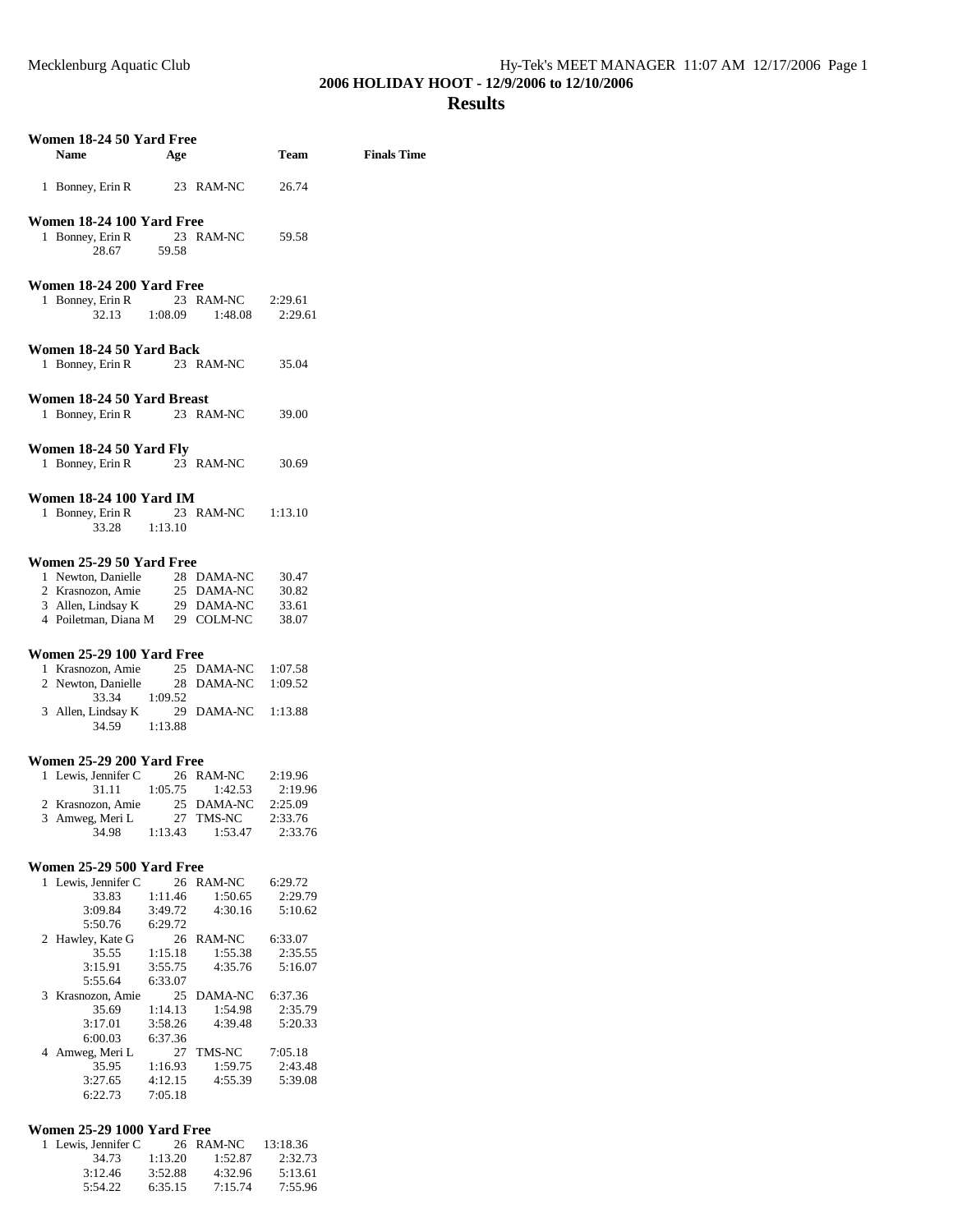# **Results**

|                | 8:36.65                         | 9:17.24  | 9:57.83            | 10:37.92 |
|----------------|---------------------------------|----------|--------------------|----------|
|                | 11:18.43                        | 11:58.77 | 12:39.00           | 13:18.36 |
|                | 2 Hawley, Kate G                | 26       | RAM-NC             | 13:41.97 |
|                | 37.65                           | 1:18.75  | 2:00.17            | 2:41.77  |
|                | 3:22.93                         | 4:05.03  | 4:47.15            | 5:28.51  |
|                | 6:09.79                         | 6:51.04  | 7:32.67            | 8:13.66  |
|                | 8:55.77                         | 9:37.17  | 10:18.31           | 10:59.30 |
|                | 11:41.06                        | 12:22.58 | 13:03.50           | 13:41.97 |
|                | 3 Krasnozon, Amie               | 25       | DAMA-NC            | 13:45.32 |
|                | 36.31                           | 1:17.35  | 1:59.92            | 2:41.84  |
|                | 3:23.78                         | 4:06.35  | 4:48.60            | 5:31.64  |
|                | 6:13.65                         | 6:55.19  | 7:36.83            | 8:18.32  |
|                | 8:59.71                         | 9:41.58  | 10:23.01           | 11:04.77 |
|                | 11:46.28                        | 12:27.10 | 13:07.18           | 13:45.32 |
|                | 4 Allen, Lindsay K              | 29       | DAMA-NC            | 16:27.26 |
|                | 40.25                           | 1:25.98  | 2:14.83            | 3:04.71  |
|                | 3:54.77                         | 4:45.04  | 5:35.72            | 6:27.01  |
|                | 7:19.08                         | 8:09.53  | 9:00.42            | 9:51.21  |
|                | 10:42.62                        | 11:34.12 | 12:23.61           | 13:13.76 |
|                | 14:04.42                        | 14:54.30 | 15:42.06           | 16:27.26 |
|                |                                 |          |                    |          |
|                | Women 25-29 50 Yard Back        |          |                    |          |
|                | 1 Newton, Danielle              |          | 28 DAMA-NC         | 37.86    |
|                | 2 Allen, Lindsay K              |          | 29 DAMA-NC         | 40.52    |
|                | 3 Poiletman, Diana M            |          | 29 COLM-NC         | 47.27    |
|                |                                 |          |                    |          |
|                | Women 25-29 100 Yard Back       |          |                    |          |
| 1              | Lewis, Jennifer C               | 26       | RAM-NC             | 1:08.83  |
|                | 33.29                           | 1:08.83  |                    |          |
|                |                                 |          |                    |          |
|                | Women 25-29 200 Yard Back       |          |                    |          |
|                | 1 Lewis, Jennifer C             |          | 26 RAM-NC          | 2:31.88  |
|                | 34.19                           | 1:11.32  | 1:51.56            | 2:31.88  |
|                |                                 |          |                    |          |
|                | Women 25-29 50 Yard Breast      |          |                    |          |
| 1              | Newton, Danielle                |          | 28 DAMA-NC         | 41.54    |
|                | 2 Hawley, Kate G                |          | 26 RAM-NC          | 42.32    |
|                | 3 Poiletman, Diana M            |          | 29 COLM-NC         | 53.04    |
|                |                                 |          |                    |          |
|                | Women 25-29 100 Yard Breast     |          |                    |          |
| 1              | Hawley, Kate G                  | 26       | RAM-NC             | 1:30.40  |
|                | 42.52                           | 1:30.40  |                    |          |
|                |                                 |          |                    |          |
|                | <b>Women 25-29 50 Yard Fly</b>  |          |                    |          |
| 1              | Newton, Danielle                | 28       | DAMA-NC            | 41.53    |
|                | 2 Poiletman, Diana M 29 COLM-NC |          |                    | 43.48    |
|                |                                 |          |                    |          |
|                | Women 25-29 100 Yard IM         |          |                    |          |
| 1              | Amweg, Meri L                   |          | 27 TMS-NC          | 1:17.41  |
|                | 37.10                           | 1:17.41  |                    |          |
| 2              | Newton, Danielle                |          | 28 DAMA-NC 1:20.99 |          |
|                | 37.50                           | 1:20.99  |                    |          |
| 3              | Hawley, Kate G                  |          | 26 RAM-NC          | 1:22.99  |
|                | 38.98                           | 1:22.99  |                    |          |
|                | 4 Allen, Lindsay K              |          | 29 DAMA-NC 1:29.93 |          |
|                | 43.00                           | 1:29.93  |                    |          |
|                |                                 |          |                    |          |
|                | Women 25-29 200 Yard IM         |          |                    |          |
| 1              | Lewis, Jennifer C               |          | 26 RAM-NC          | 2:40.05  |
|                | 34.95                           | 1:13.63  | 2:02.06            | 2:40.05  |
| 2              | Hawley, Kate G                  |          | 26 RAM-NC          | 2:57.74  |
|                | 40.01                           | 1:29.11  | 2:18.74            | 2:57.74  |
|                |                                 |          |                    |          |
|                | Women 30-34 50 Yard Free        |          |                    |          |
| 1              | Braun, Erika L                  |          | 34 RAM-NC          | 25.13    |
| $\overline{2}$ | Tessari, Shannon P 33 RAM-NC    |          |                    | 34.05    |
|                |                                 |          |                    |          |
|                |                                 |          |                    |          |

| Women 30-34 100 Yard Free |       |           |         |
|---------------------------|-------|-----------|---------|
| 1 Braun, Erika L          |       | 34 RAM-NC | 55.33   |
| 26.64                     | 55.33 |           |         |
| 2 Inscore, Staci          |       | 34 RAM-NC | 1:00.24 |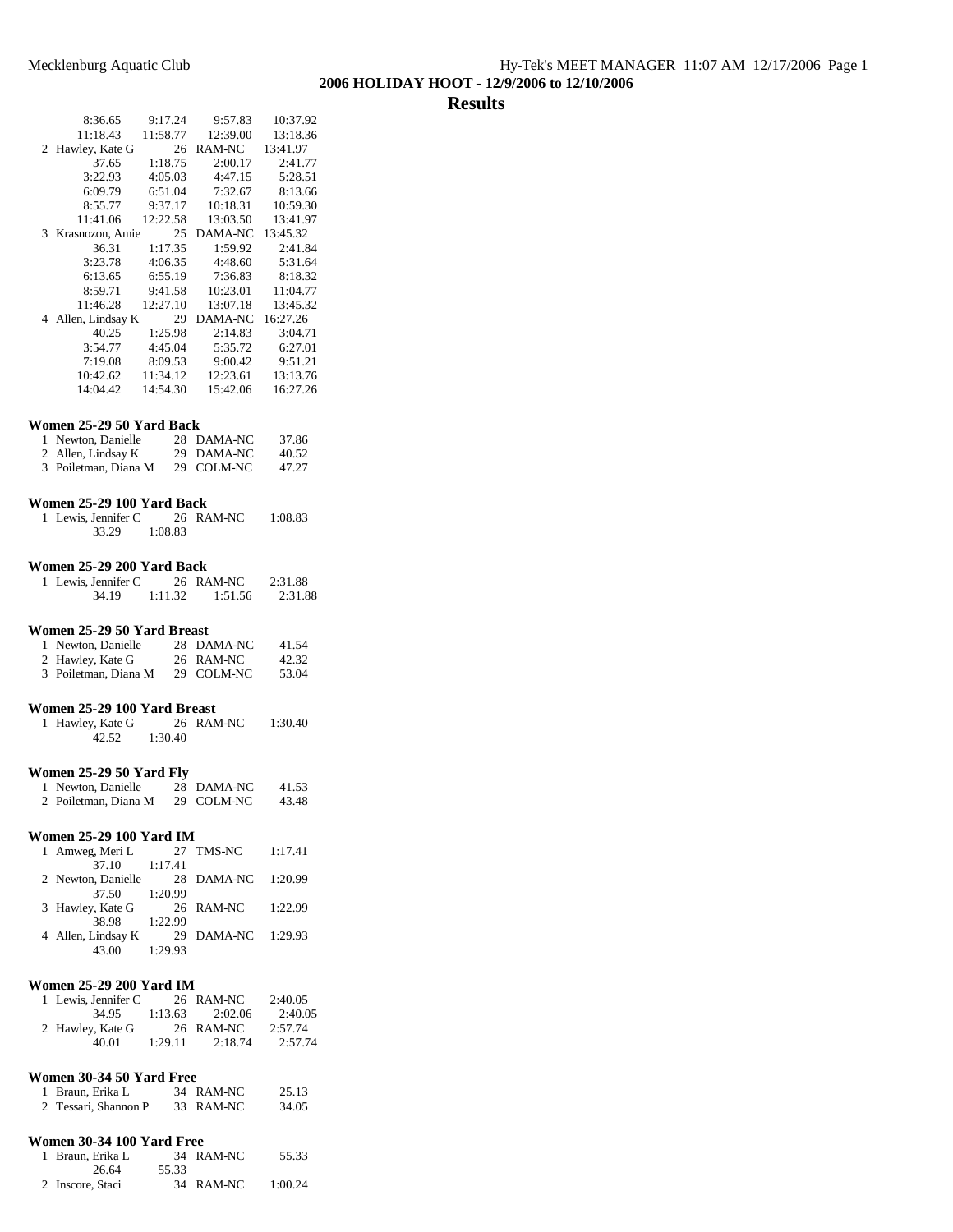29.16 1:00.24

## **Women 30-34 200 Yard Free**

| 1 Inscore, Staci    |         | 34 RAM-NC | 2:10.98 |
|---------------------|---------|-----------|---------|
| 29.90               | 1:02.68 | 1:36.87   | 2:10.98 |
| 2 Buchoux, Michelle |         | 34 MACMA- | 2:24.35 |
| 33.39               | 1:09.37 | 1:46.25   | 2:24.35 |

#### **Women 30-34 500 Yard Free**

| 1 Inscore, Staci    | 34      | RAM-NC  | 6:00.53 |
|---------------------|---------|---------|---------|
| 33.55               | 1:09.74 | 1:46.64 | 2:23.77 |
| 3:00.51             | 3:37.02 | 4:13.89 | 4:50.19 |
| 5:26.23             | 6:00.53 |         |         |
|                     |         |         |         |
| 2 Buchoux, Michelle | 34      | MACMA-  | 6:31.85 |
| 35.13               | 1:12.98 | 1:52.28 | 2:32.03 |
| 3:11.52             | 3:52.09 | 4:32.04 | 5:12.19 |

## **Women 30-34 1000 Yard Free**

| 1 Buchoux, Michelle |          | 34 MACMA- | 13:34.07 |
|---------------------|----------|-----------|----------|
| 37.56               | 1:17.74  | 1:59.35   | 2:41.00  |
| 3:22.71             | 4:04.14  | 4:45.44   | 5:27.05  |
| 6:08.32             | 6:49.52  | 7:30.65   | 8:11.89  |
| 8:53.12             | 9:34.18  | 10:14.76  | 10:54.85 |
| 11:35.64            | 12:15.70 | 12:55.47  | 13:34.07 |

#### **Women 30-34 50 Yard Back**

| 1 Braun, Erika L     | 34 RAM-NC | 29.47 |
|----------------------|-----------|-------|
| 2 Tessari, Shannon P | 33 RAM-NC | 38.71 |

#### **Women 30-34 100 Yard Back**

| 1 Braun, Erika L |         | 34 RAM-NC | 1:03.13 |
|------------------|---------|-----------|---------|
| 30.46            | 1:03.13 |           |         |
| 2 Inscore, Staci |         | 34 RAM-NC | 1:09.37 |
| 34.43            | 1:09.37 |           |         |

## **Women 30-34 200 Yard Back**

| 1 Braun, Erika L |         | 34 RAM-NC | 2:23.69 |
|------------------|---------|-----------|---------|
| 32.71            | 1:08.06 | 1:45.59   | 2:23.69 |

## **Women 30-34 50 Yard Breast**

| 1 Buchoux, Michelle |  | 34 MACMA- | 40.43 |
|---------------------|--|-----------|-------|
|---------------------|--|-----------|-------|

#### **Women 30-34 100 Yard Breast**

| 1 Buchoux, Michelle |         | 34 MACMA- | 1:29.85 |
|---------------------|---------|-----------|---------|
| 43.31               | 1:29.85 |           |         |

#### **Women 30-34 50 Yard Fly**

| 1 Braun, Erika L    | 34 RAM-NC | 28.54 |
|---------------------|-----------|-------|
| 2 Inscore, Staci    | 34 RAM-NC | 30.37 |
| 3 Buchoux, Michelle | 34 MACMA- | 36.19 |

### **Women 30-34 100 Yard Fly**

| 1 Inscore, Staci | 34 RAM-NC | 1:06.77 |
|------------------|-----------|---------|
|                  |           |         |

#### **Women 30-34 200 Yard Fly**

| 1 Inscore, Staci |         | 34 RAM-NC | 2:37.23 |
|------------------|---------|-----------|---------|
| 34.01            | 1:13.22 | 1:54.76   | 2:37.23 |

### **Women 30-34 100 Yard IM**

| 1 Braun, Erika L               |         | 34 RAM-NC | 1:02.99 |
|--------------------------------|---------|-----------|---------|
| 28.73 1:02.99                  |         |           |         |
| 2 Tessari, Shannon P 33 RAM-NC |         |           | 1:27.40 |
| 40.05                          | 1:27.40 |           |         |

## **Women 30-34 200 Yard IM**

| 1 Buchoux, Michelle |         | 34 MACMA- | 2:52.41 |
|---------------------|---------|-----------|---------|
| 38.23               | 1:24.11 | 2:12.65   | 2:52.41 |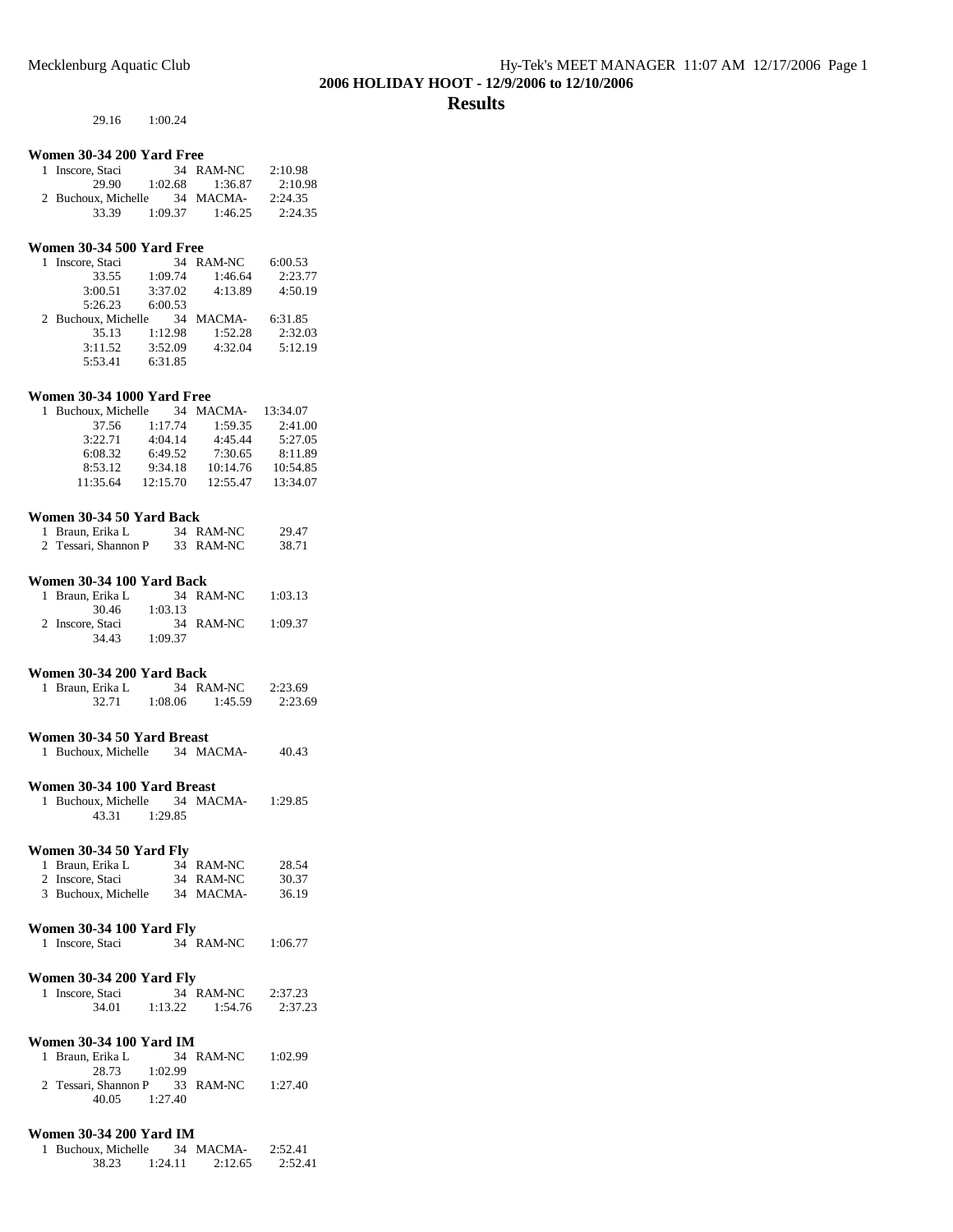### **Results**

## **Women 30-34 400 Yard IM**

| 1 Inscore, Staci |         | 34 RAM-NC | 5:16.57 |
|------------------|---------|-----------|---------|
| 34.12            | 1:12.53 | 1:52.23   | 2:31.03 |
| 3:18.34          | 4:05.36 | 4:41.63   | 5:16.57 |

#### **Women 35-39 50 Yard Free**

| 1 Schwartz, Michelle L | 35 MACMA-  | 27.73 |
|------------------------|------------|-------|
| 2 Turley, Chrissi      | 35 HARY-NC | 42.69 |

## **Women 35-39 100 Yard Free**

| 1 Schwartz, Michelle L 35 MACMA- 1:01.81 |  |                    |  |
|------------------------------------------|--|--------------------|--|
| 29.84 1:01.81                            |  |                    |  |
| 2 Lukas-Cox. Karin 37 HARY-NC 1:11.17    |  |                    |  |
| 34.09 1:11.17                            |  |                    |  |
| 3 Turley, Chrissi                        |  | 35 HARY-NC 1:35.19 |  |
| 42.97 1:35.19                            |  |                    |  |

#### **Women 35-39 200 Yard Free**

| 1 Turley, Chrissi |         | 35 HARY-NC | 3:34.55 |
|-------------------|---------|------------|---------|
| 45.02             | 1:38.02 | 2:35.03    | 3:34.55 |

#### **Women 35-39 1000 Yard Free**

| 1 Lukas-Cox. Karin |          | 37 HARY-NC | 14:17.86 |
|--------------------|----------|------------|----------|
| 36.72              | 1:17.36  | 2:00.54    | 2:43.47  |
| 3:26.88            | 4:12.07  | 4:57.93    | 5:44.07  |
| 6:31.16            | 7:18.54  | 8:05.21    | 8:51.95  |
| 9:39.36            | 10:26.24 | 11:13.28   | 12:00.15 |
| 12:46.95           | 13:32.59 | 14:17.86   |          |

#### **Women 35-39 50 Yard Back**

| 1 Schwartz, Michelle L 35 MACMA- |            | 32.39 |
|----------------------------------|------------|-------|
| --- Turley, Chrissi              | 35 HARY-NC | DO    |

#### **Women 35-39 100 Yard Back**

| 1 Schwartz, Michelle L 35 MACMA- |         |  | 1:08.62 |
|----------------------------------|---------|--|---------|
| 33.17                            | 1:08.62 |  |         |

#### **Women 35-39 50 Yard Breast**

| --- Turley, Chrissi | 35 HARY-NC | DO. |
|---------------------|------------|-----|
|                     |            |     |

## **Women 35-39 50 Yard Fly**

| 1 Schwartz, Michelle L 35 MACMA- |  | 31.47 |
|----------------------------------|--|-------|
|                                  |  |       |

# **Women 35-39 100 Yard IM**<br>1. Schwartz, Michelle L. 35, MACMA

| 1 Schwartz, Michelle L 35 MACMA- |         |  | 1:10.66 |
|----------------------------------|---------|--|---------|
| 32.30                            | 1:10.66 |  |         |

## **Women 40-44 200 Yard Free**

| 1 Plevka, Sarah Jane J |         | 40 MACMA- | 2:50.98 |
|------------------------|---------|-----------|---------|
| 40.04                  | 1:24.36 | 2:08.55   | 2:50.98 |

#### **Women 40-44 500 Yard Free**

| 1 Lester, Laurie K |         | 41 MACMA- | 6:45.60 |
|--------------------|---------|-----------|---------|
| 35.04              | 1:15.67 | 1:57.58   | 2:39.13 |
| 3:21.44            | 4:02.93 | 4:43.90   | 5:25.80 |
| 6:07.18            | 6:45.60 |           |         |

#### **Women 40-44 100 Yard Back**

| 1 Lester, Laurie K |         | 41 MACMA- | 1:16.51 |
|--------------------|---------|-----------|---------|
| 36.91              | 1:16.51 |           |         |

#### **Women 40-44 200 Yard Back**

| 1 Lester, Laurie K |         | 41 MACMA- | 2:43.41 |
|--------------------|---------|-----------|---------|
| 38.22              | 1:19.44 | 2:02.00   | 2:43.41 |

#### **Women 40-44 100 Yard Breast**

1 Plevka, Sarah Jane J 40 MACMA- 1:36.11 45.70 1:36.11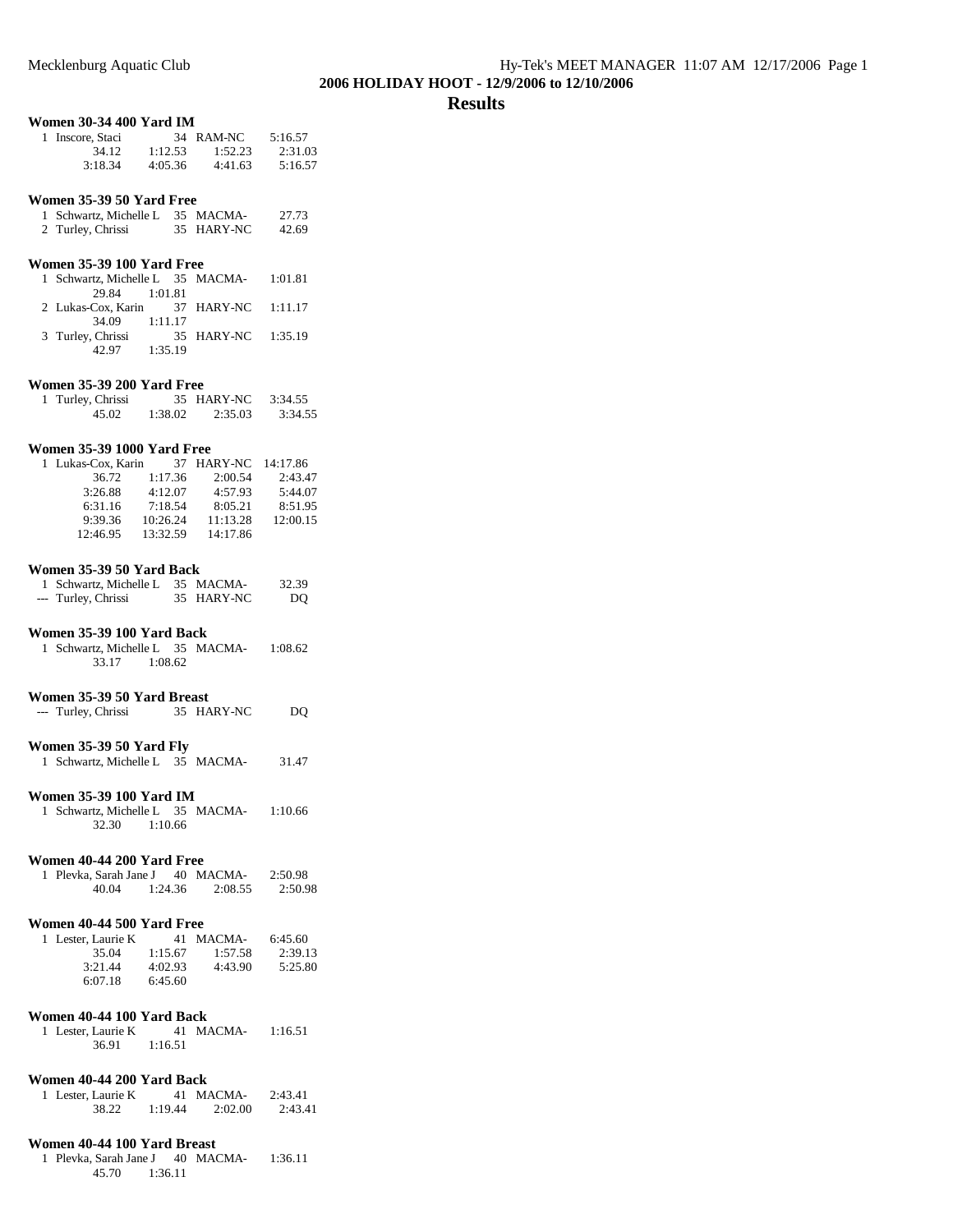#### **Results**

# **Women 40-44 50 Yard Fly**

| 1 Lester, Laurie K | 41 MACMA- | 34.35 |
|--------------------|-----------|-------|
|                    |           |       |

## **Women 40-44 100 Yard IM**

| 1 Plevka, Sarah Jane J |         | 40 MACMA- | 1:29.98 |
|------------------------|---------|-----------|---------|
| 43.93                  | 1:29.98 |           |         |

## **Women 40-44 400 Yard IM**

| 1 Lester, Laurie K |         | 41 MACMA- | 6:04.67 |
|--------------------|---------|-----------|---------|
| 37.15              | 1:22.86 | 2:09.81   | 2:54.92 |
| 3:49.37            | 4:45.12 | 5:25.92   | 6:04.67 |

## **Women 45-49 50 Yard Free**

| 1 Woodard, Alis R | 46 MACMA- | 30.31 |
|-------------------|-----------|-------|
|                   |           |       |

## **Women 45-49 100 Yard Free**

| 1 Woodard, Alis R |         | 46 MACMA- | 1:06.92 |
|-------------------|---------|-----------|---------|
| 32.82             | 1:06.92 |           |         |

#### **Women 45-49 200 Yard Free**

| 1 Woodard, Alis R |         | 46 MACMA- | 2:30.88 |
|-------------------|---------|-----------|---------|
| 34.95             | 1:13.32 | 1:52.48   | 2:30.88 |

## **Women 45-49 500 Yard Free**

| 1 Woodard, Alis R |         | 46 MACMA- | 7:06.73 |
|-------------------|---------|-----------|---------|
| 39.39             | 1:22.20 | 2:05.79   | 2:49.69 |
| 3:33.40           | 4:16.80 | 5:00.01   | 5:43.33 |
| 6:26.47           | 7:06.73 |           |         |

#### **Women 45-49 1000 Yard Free**

| 1 Woodard, Alis R |          | 46 MACMA- | 14:24.44 |
|-------------------|----------|-----------|----------|
| 38.78             | 1:21.21  | 2:03.86   | 2:47.50  |
| 3:31.38           | 4:15.24  | 4:59.16   | 5:42.78  |
| 6:26.07           | 7:10.00  | 7:54.30   | 8:38.21  |
| 9:21.45           | 10:05.23 | 10:49.34  | 11:33.06 |
| 12:16.39          | 13:00.14 | 13:43.16  | 14:24.44 |

## **Women 45-49 50 Yard Back**

| 1 Woodard, Alis R | 46 MACMA- | 38.53 |
|-------------------|-----------|-------|
|                   |           |       |

## **Women 45-49 100 Yard Back**

| 1 Woodard, Alis R |         | 46 MACMA- | 1:27.91 |
|-------------------|---------|-----------|---------|
| 42.97             | 1:27.91 |           |         |

#### **Women 45-49 50 Yard Fly**

| 1 Woodard, Alis R | 46 MACMA- | 35.71 |
|-------------------|-----------|-------|
|                   |           |       |

## **Women 50-54 50 Yard Free**

| 1 Massengale, Susan | 53 RAM-NC | 37.68 |
|---------------------|-----------|-------|
|                     |           |       |

#### **Women 50-54 100 Yard Free**

|                   |               |         | 1 Massengale, Susan 53 RAM-NC | 1:22.58 |
|-------------------|---------------|---------|-------------------------------|---------|
|                   | 38.81 1:22.58 |         |                               |         |
| 2 Smith, Alison J |               |         | 52 HARY-NC 1:25.46            |         |
|                   | 39.95 1:25.46 |         |                               |         |
|                   |               |         | 3 Andersen, Kathy S 51 MACMA- | 1:28.35 |
|                   | 42.63         | 1:28.35 |                               |         |

## **Women 50-54 200 Yard Free**

| 1 Smith, Alison J |         | 52 HARY-NC | 3:05.36 |
|-------------------|---------|------------|---------|
| 40.95             | 1:27.77 | 2:17.64    | 3:05.36 |

## **Women 50-54 500 Yard Free**

|                     |         | 8:20.84                 |
|---------------------|---------|-------------------------|
| 1:30.45             | 2:20.01 | 3:11.03                 |
| 4:56.16             | 5:47.69 | 6:39.95                 |
| 8:20.84             |         |                         |
| 2 Andersen, Kathy S |         | 8:56.83                 |
| 1:40.77             | 2:36.42 | 3:31.37                 |
|                     |         | 52 HARY-NC<br>51 MACMA- |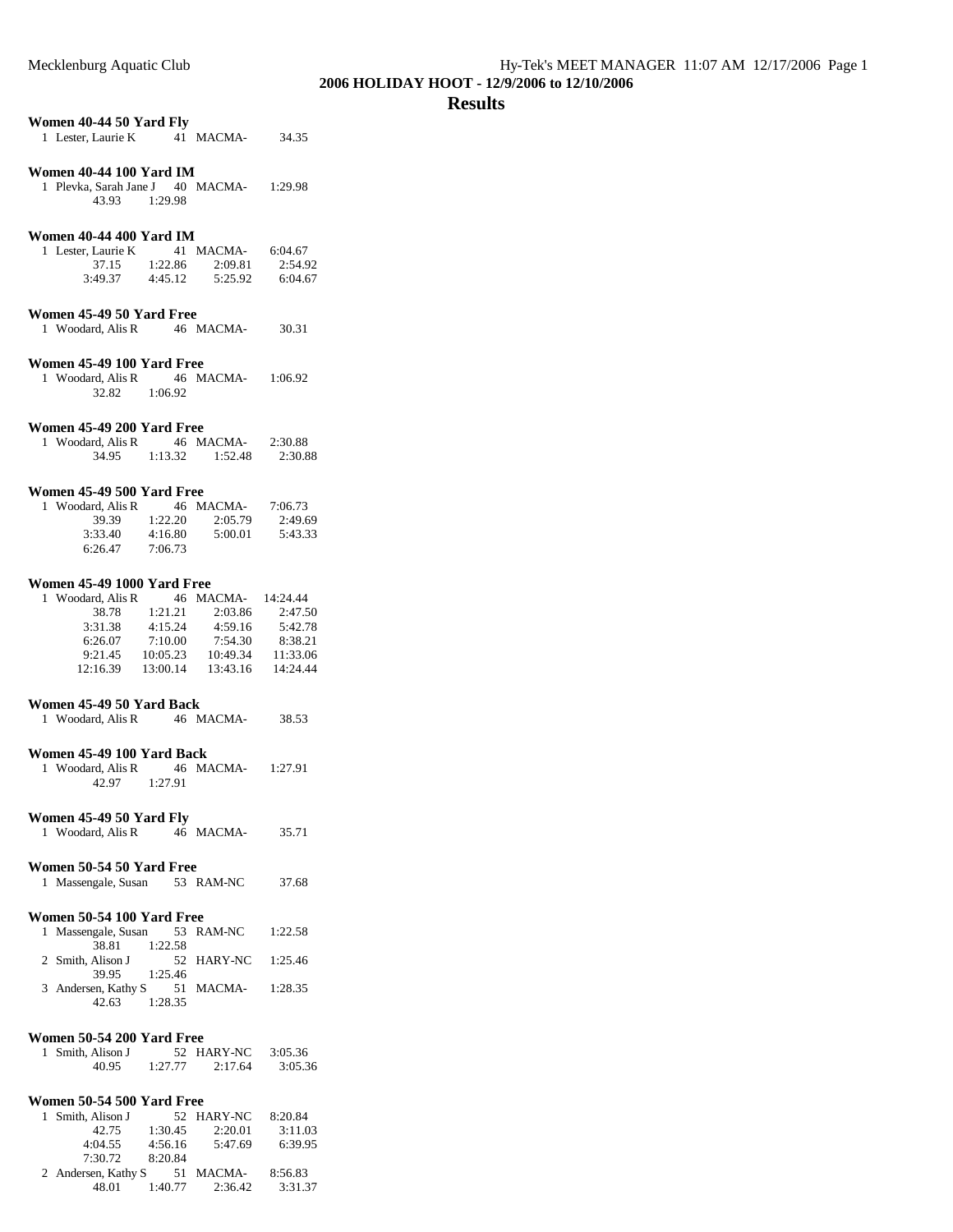### **Results**

| 4:27.57 | 5:22.90 | 6:18.02 | 7:12.71 |
|---------|---------|---------|---------|
| 8:05.99 | 8:56.83 |         |         |

#### **Women 50-54 1000 Yard Free**

| 1. | Smith, Alison J     | 52       | <b>HARY-NC</b> | 16:50.06 |
|----|---------------------|----------|----------------|----------|
|    | 42.80               | 1:32.04  | 2:21.56        | 3:10.64  |
|    | 4:00.89             | 4:51.49  | 5:41.72        | 6:32.87  |
|    | 7:23.89             | 8:14.62  | 9:06.11        | 10:49.97 |
|    | 11:42.44            | 12:33.75 | 13:25.97       | 14:17.32 |
|    | 15:09.24            | 16:00.26 | 16:55.63       | 16:50.06 |
|    |                     |          |                |          |
|    | 2 Andersen, Kathy S | 51       | MACMA-         | 18:24.67 |
|    | 47.57               | 1:41.46  | 2:37.72        | 3:34.39  |
|    | 4:30.99             | 5:28.20  | 6:24.91        | 7:21.29  |
|    | 8:17.05             | 9:13.35  | 10:09.63       | 11:05.28 |
|    | 12:01.56            | 12:57.14 | 13:52.50       | 14:46.87 |

#### **Women 50-54 50 Yard Back**

| 1 Massengale, Susan | 53 RAM-NC  | 45.29 |
|---------------------|------------|-------|
| 2 Smith, Alison J   | 52 HARY-NC | 52.52 |

## **Women 50-54 100 Yard Back**

| 1 Smith, Alison J |         | 52 HARY-NC | 1:56.81 |
|-------------------|---------|------------|---------|
| 56.03             | 1:56.81 |            |         |

#### **Women 50-54 50 Yard Breast**

| 1 Andersen, Kathy S | 51 MACMA-  | 47.11   |
|---------------------|------------|---------|
| 2 Smith, Alison J   | 52 HARY-NC | 1:00.61 |

## **Women 50-54 100 Yard Breast**

| 1 Andersen, Kathy S |         | 51 MACMA- | 1:47.51 |
|---------------------|---------|-----------|---------|
| 51.51               | 1:47.51 |           |         |

## **Women 50-54 50 Yard Fly**

| 1 Massengale, Susan | 53 RAM-NC | 47.41 |
|---------------------|-----------|-------|
| 2 Andersen, Kathy S | 51 MACMA- | 52.13 |

#### **Women 50-54 100 Yard IM**

| 1 Smith, Alison J |         | 52 HARY-NC | 1:40.96 |
|-------------------|---------|------------|---------|
| 46.93             | 1:40.96 |            |         |

### **Women 50-54 400 Yard IM**

| 1 Andersen, Kathy S |         | 51 MACMA- | 8:13.55 |
|---------------------|---------|-----------|---------|
| 53.13               | 2:00.39 | 3:11.68   | 4:20.29 |
| 5:21.17             | 6:23.63 | 7:21.11   | 8:13.55 |

#### **Men 18-24 100 Yard Free**

| 1 McCubbins, Jesse S |       | 20 UNAT | 53.82 |
|----------------------|-------|---------|-------|
| 25.77                | 53.82 |         |       |

#### **Men 18-24 200 Yard Free**

| 1 McCubbins, Jesse S |       | 20 UNAT | 2:00.12 |
|----------------------|-------|---------|---------|
| 27.47                | 57.85 | 1:29.38 | 2:00.12 |

## **Men 18-24 500 Yard Free**

| 1 McCubbins. Jesse S |         | 20 UNAT | 5:16.02 |
|----------------------|---------|---------|---------|
| 28.29                | 59.18   | 1:31.03 | 2:03.18 |
| 2:35.94              | 3:08.17 | 3:40.52 | 4:12.49 |
| 4:44.75              | 5:16.02 |         |         |

## **Men 18-24 1000 Yard Free**

| 1 McCubbins, Jesse S |         | 20 UNAT  | 11:02.30 |
|----------------------|---------|----------|----------|
| 29.44                | 1:01.95 | 1:35.70  | 2:09.27  |
| 2:42.60              | 3:16.28 | 3:50.13  | 4:23.30  |
| 4:56.73              | 5:30.82 | 6:03.92  | 6:37.44  |
| 7:11.13              | 7:44.41 | 8:17.83  | 8:50.66  |
| 9:24.51              | 9:57.77 | 10:30.53 | 11:02.30 |

## **Men 18-24 50 Yard Fly**

| 1 McCubbins, Jesse S | 20 UNAT | 27.07 |
|----------------------|---------|-------|
|----------------------|---------|-------|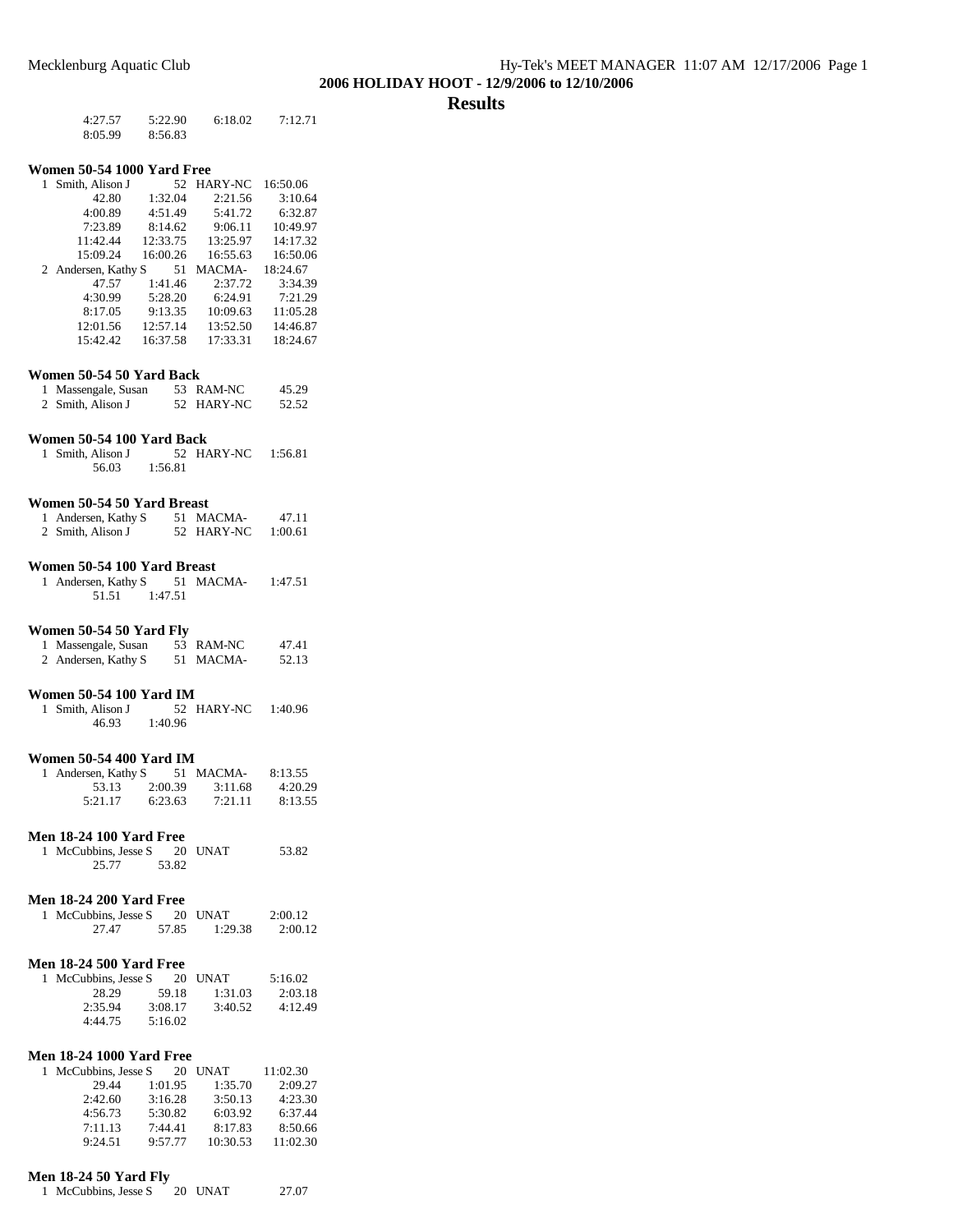## **Men 18-24 100 Yard Fly**

| 1 McCubbins, Jesse S |         | 20 UNAT | 1:00.53 |
|----------------------|---------|---------|---------|
| 27.24                | 1:00.53 |         |         |

## **Men 25-29 50 Yard Free**

| 1 Mendendorp, Mark | 29 TMS-NC | 24.19 |
|--------------------|-----------|-------|
| 2 Ferris, Michael  | 29 MACMA- | 25.23 |

## **Men 25-29 100 Yard Free**

| 1 Mendendorp, Mark 29 TMS-NC  |         |           | 53.40   |
|-------------------------------|---------|-----------|---------|
| 25.11                         | 53.40   |           |         |
| 2 Haberman, Brandon 29 RAM-NC |         |           | 1:01.61 |
| 28.94                         | 1:01.61 |           |         |
| 3 Saak. Joshua E              |         | 29 CSM-NC | 1:02.06 |
| 30.43                         | 1:02.06 |           |         |

#### **Men 25-29 200 Yard Free**

| 1 Mendendorp, Mark            |         | 29 TMS-NC           | 1:55.80 |
|-------------------------------|---------|---------------------|---------|
| 26.05                         | 54.75   | 1:25.03             | 1:55.80 |
| 2 Haberman, Brandon 29 RAM-NC |         |                     | 2:10.45 |
| 30.06                         |         | $1:03.26$ $1:36.58$ | 2:10.45 |
| 3 Saak, Joshua E              |         | 29 CSM-NC           | 2:18.96 |
| 32.21                         | 1:06.93 | 1:43.30             | 2:18.96 |

#### **Men 25-29 500 Yard Free**

| 1  | Mendendorp, Mark  | 29      | <b>TMS-NC</b> | 5:23.28 |
|----|-------------------|---------|---------------|---------|
|    | 27.47             | 58.63   | 1:30.44       | 2:02.96 |
|    | 2:35.03           | 3:08.62 | 3:42.67       | 4:16.71 |
|    | 4:50.83           | 5:23.28 |               |         |
|    | 2 Ferris, Michael | 29      | <b>MACMA-</b> | 5:36.69 |
|    | 29.48             | 1:02.12 | 1:35.78       | 2:10.48 |
|    | 2:45.11           | 3:20.62 | 3:55.42       | 4:30.78 |
|    | 5:05.07           | 5:36.69 |               |         |
|    |                   |         |               |         |
| 3. | Haberman, Brandon | 29      | RAM-NC        | 5:59.64 |
|    | 32.78             | 1:09.37 | 1:46.11       | 2:23.28 |
|    | 3:00.74           | 3:37.56 | 4:13.69       | 4:49.86 |
|    | 5:25.61           | 5:59.64 |               |         |
| 4  | Saak, Joshua E    | 29      | CSM-NC        | 6:22.88 |
|    | 34.08             | 1:11.73 | 1:50.21       | 2:29.18 |
|    | 3:08.54           | 3:48.08 | 4:27.46       | 5:06.63 |

#### **Men 25-29 1000 Yard Free**

| 1 Saak, Joshua E | 29       | CSM-NC   | 12:59.98 |
|------------------|----------|----------|----------|
| 34.58            | 1:12.90  | 1:52.46  | 2:32.14  |
| 3:12.50          | 3:52.24  | 4:32.71  | 5:12.61  |
| 5:52.21          | 6:31.88  | 7:11.49  | 7:50.81  |
| 8:29.81          | 9:09.08  | 9:48.05  | 10:27.04 |
| 11:06.12         | 11:45.01 | 12:23.53 | 12:59.98 |

## **Men 25-29 100 Yard Back**

| 1 Saak, Joshua E |         | 29 CSM-NC | 1:23.68 |
|------------------|---------|-----------|---------|
| 41.26            | 1:23.68 |           |         |

## **Men 25-29 200 Yard Back**

| 1 Saak, Joshua E |         | 29 CSM-NC | 2:59.75 |
|------------------|---------|-----------|---------|
| 42.82            | 1:28.24 | 2:59.75   |         |

## **Men 25-29 50 Yard Breast**

| 1 Haberman, Brandon | 29 RAM-NC | 34.71 |
|---------------------|-----------|-------|
|                     |           |       |

## **Men 25-29 50 Yard Fly**

| 25.55 |
|-------|
| 27.76 |
| 28.14 |
| 34.43 |
|       |

## **Men 25-29 100 Yard Fly**

| 1 Mendendorp, Mark |       | 29 TMS-NC | 56.73 |
|--------------------|-------|-----------|-------|
| 25.75              | 56.73 |           |       |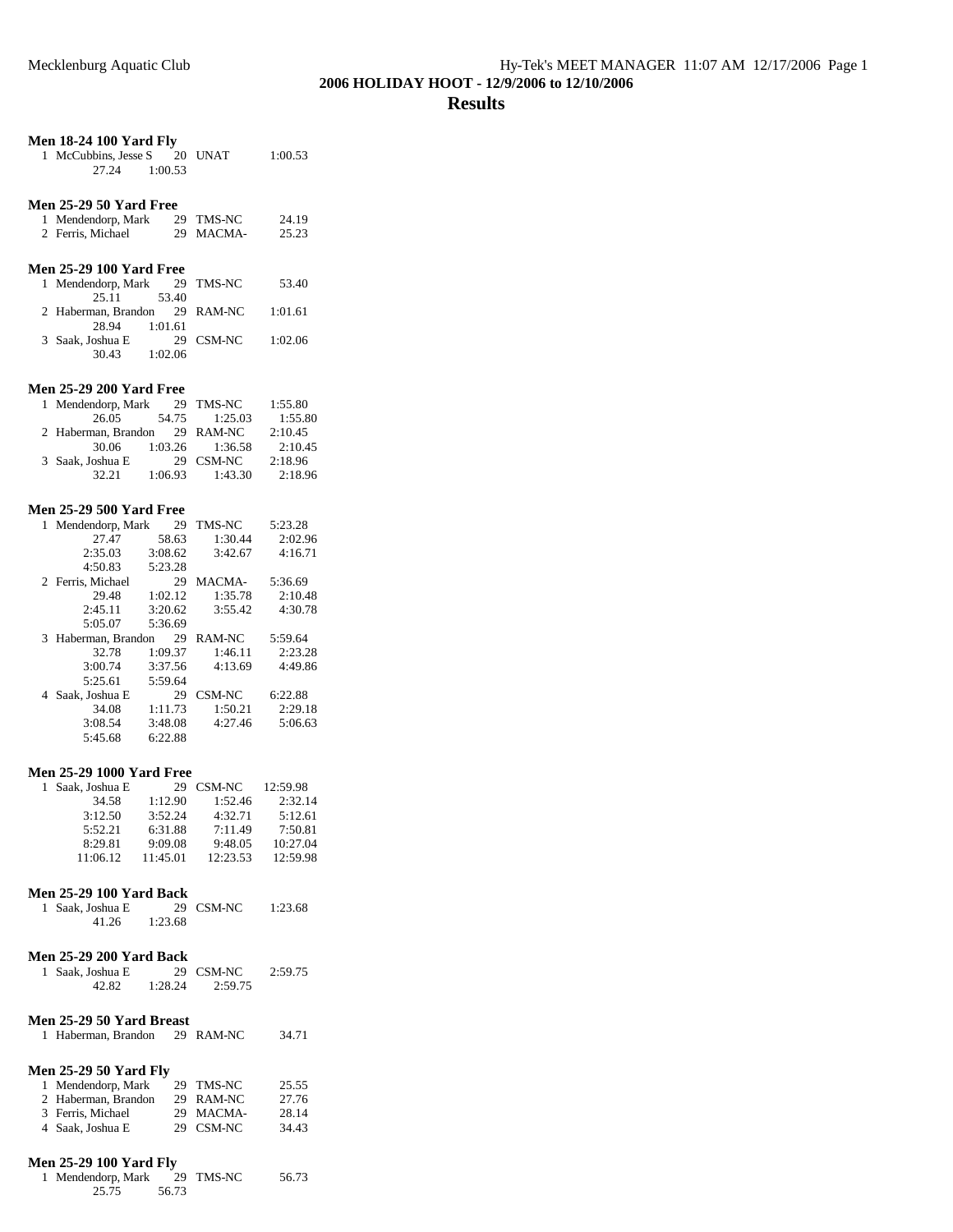## **Results**

| 2 Saak, Joshua E |         | 29 CSM-NC | 1:16.87 |
|------------------|---------|-----------|---------|
| 36.02            | 1:16.87 |           |         |

## **Men 25-29 200 Yard Fly**

| 1 Ferris, Michael |         | 29 MACMA- | 2:16.33 |
|-------------------|---------|-----------|---------|
| 30.25             | 1:04.14 | 1:39.79   | 2:16.33 |

## **Men 25-29 400 Yard IM**

| 1 Ferris, Michael   | 29      | MACMA-    | 4:55.39 |
|---------------------|---------|-----------|---------|
| 30.49               | 1:04.79 | 1:44.27   | 2:23.33 |
| 3:06.70             | 3:50.54 | 4:23.57   | 4:55.39 |
| 2 Haberman, Brandon |         | 29 RAM-NC | 5:15.71 |
| 31.38               | 1:10.07 | 1:53.71   | 2:35.66 |
| 3:19.63             | 4:03.34 | 4:39.56   | 5:15.71 |

## **Men 30-34 50 Yard Free**

| 1 Sacerio, Carlos G  | 32 RAM-NC  | 23.31 |
|----------------------|------------|-------|
| 2 Parr, Derek C      | 32 DAMA-NC | 25.47 |
| 3 Gainer, Tommy      | 30 DAMA-NC | 25.68 |
| 4 Froneberger, Lee A | 30 UNAT    | 27.45 |
| 5 Andrews, Justin A  | 30 MACMA-  | 28.66 |

#### **Men 30-34 100 Yard Free**

| 1 Sacerio, Carlos G |       | 32 RAM-NC  | 51.51 |
|---------------------|-------|------------|-------|
| 24 47               | 51.51 |            |       |
| 2 Gainer, Tommy     | 30    | DAMA-NC    | 56.05 |
| 26.95               | 56.05 |            |       |
| 3 Parr, Derek C     |       | 32 DAMA-NC | 56.58 |
| 27.24               | 56.58 |            |       |
| 4 Green, Marcus     | 31    | NCMS-NC    | 58.13 |
| 27.50               | 58.13 |            |       |

## **Men 30-34 200 Yard Free**

| 1 Parr, Derek C      |         | 32 DAMA-NC          | 2:04.71 |
|----------------------|---------|---------------------|---------|
| 27.71                | 58.79   | 1:31.72             | 2:04.71 |
| 2 Gainer, Tommy      | 30      | DAMA-NC             | 2:06.02 |
| 27.88                | 59.11   | 1:32.48             | 2:06.02 |
| 3 Green, Marcus      |         | 31 NCMS-NC          | 2:12.55 |
| 30.55                | 1:04.31 | 1:39.28             | 2:12.55 |
| 4 Froneberger, Lee A | - 30    | UNAT                | 2:25.04 |
| 31.60                |         | $1:07.22$ $1:45.81$ | 2:25.04 |

### **Men 30-34 500 Yard Free**

| Su, Billy<br>1       | 32      | RAM-NC  | 5:36.55 |
|----------------------|---------|---------|---------|
| 31.28                | 1:05.05 | 1:39.12 | 2:13.59 |
| 2:47.86              | 3:22.18 | 3:56.12 | 4:29.93 |
| 5:03.95              | 5:36.55 |         |         |
| 2 Parr, Derek C      | 32      | DAMA-NC | 5:46.28 |
| 30.02                | 1:03.47 | 1:38.82 | 2:14.84 |
| 2:50.94              | 3:27.28 | 4:03.26 | 4:39.21 |
| 5:14.42              | 5:46.28 |         |         |
|                      |         |         |         |
| 3 Gainer, Tommy      | 30      | DAMA-NC | 5:47.80 |
| 30.07                | 1:03.61 | 1:38.53 | 2:14.74 |
| 2:50.93              | 3:26.75 | 4:01.50 | 4:37.14 |
| 5:12.99              | 5:47.80 |         |         |
| 4 Froneberger, Lee A | 30      | UNAT    | 7:32.12 |
| 1:13.99              | 1:55.04 | 2:37.09 | 4:03.07 |
| 4:46.99              | 5:32.09 | 6:57.45 | 7:16.26 |

## **Men 30-34 1000 Yard Free**

| 1 Gainer, Tommy | 30       | DAMA-NC  | 11:54.45 |
|-----------------|----------|----------|----------|
| 30.96           | 1:05.34  | 1:41.14  | 2:17.61  |
| 2:53.09         | 3:29.34  | 4:05.97  | 4:42.45  |
| 5:19.01         | 5:55.20  | 6:31.25  | 7:07.40  |
| 7:43.94         | 8:19.84  | 8:55.77  | 9:31.85  |
| 10:08.08        | 10:44.32 | 11:20.10 | 11:54.45 |
| 2 Parr, Derek C | 32       | DAMA-NC  | 11:58.84 |
| 30.09           | 1:03.85  | 1:39.61  | 2:16.05  |
| 2:52.43         | 3:28.57  | 4:04.45  | 4:40.88  |
| 5:18.00         | 5:54.82  | 6:30.69  | 7:07.24  |
| 7:43.99         | 8:21.05  | 8:58.11  | 9:34.03  |
|                 |          |          |          |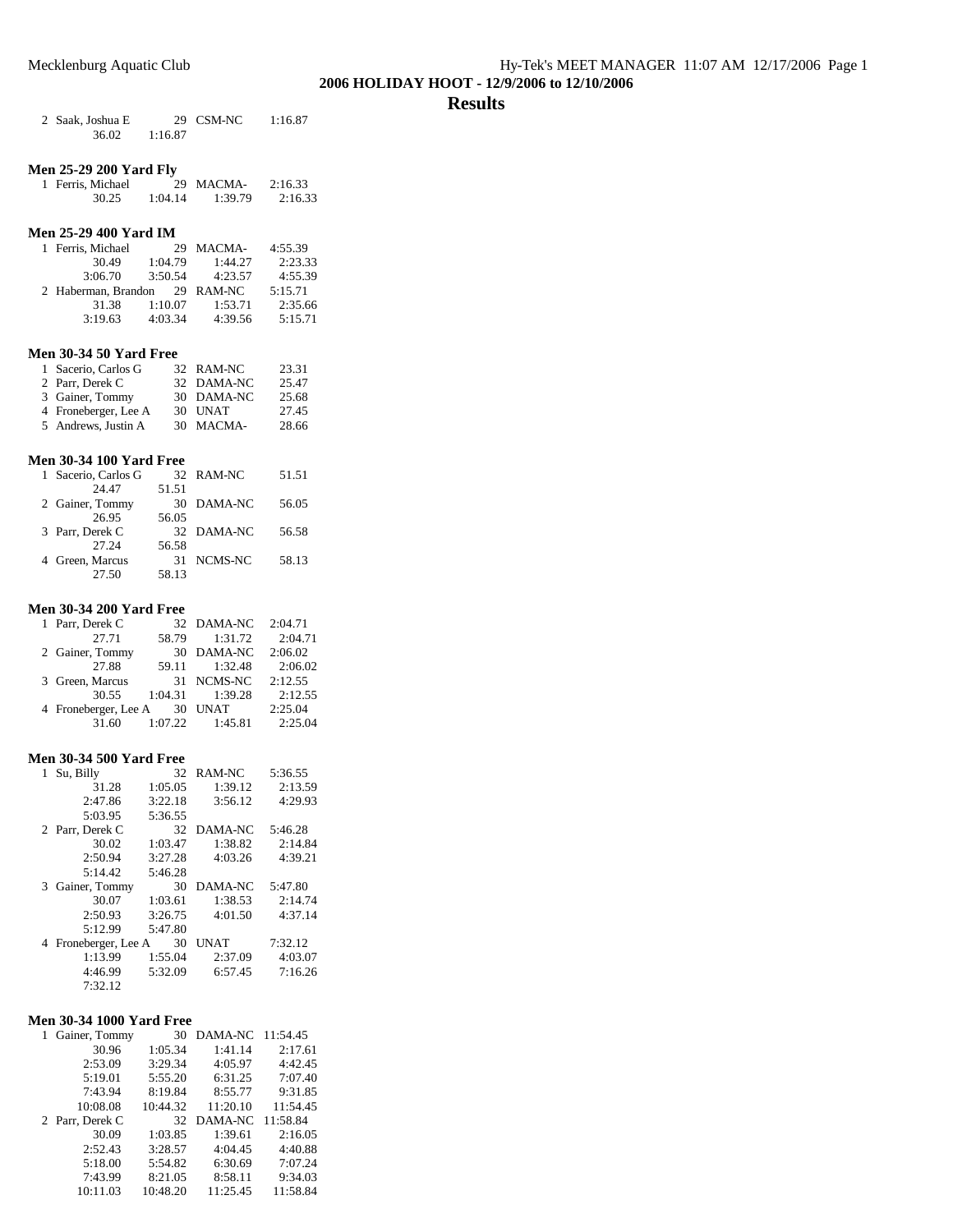## **Men 30-34 50 Yard Back**

|  | 1 Gainer, Tommy |  | 30 DAMA-NC | 30.44 |
|--|-----------------|--|------------|-------|
|--|-----------------|--|------------|-------|

## **Men 30-34 100 Yard Back**

| 1 Gainer, Tommy |         | 30 DAMA-NC | 1:04.40 |
|-----------------|---------|------------|---------|
| 31.16           | 1:04.40 |            |         |

## **Men 30-34 50 Yard Breast**

| 1 Green, Marcus | 31 NCMS-NC | 30.69 |
|-----------------|------------|-------|
| 2 Parr, Derek C | 32 DAMA-NC | 31.10 |
| 3 Su, Billy     | 32 RAM-NC  | 36.19 |
| 4 Hecht, Erik W | 34 DAMA-NC | 38.76 |

## **Men 30-34 100 Yard Breast**

| 1 Andrews, Justin A 30 MACMA- 1:17.50 |         |                    |         |
|---------------------------------------|---------|--------------------|---------|
| 36.22                                 | 1:17.50 |                    |         |
| 2 Hecht, Erik W                       |         | 34 DAMA-NC 1:17.86 |         |
| 36.88                                 | 1:17.86 |                    |         |
| 3 Su, Billy                           |         | 32 RAM-NC          | 1:18.38 |
| 37.58                                 | 1:18.38 |                    |         |

## **Men 30-34 200 Yard Breast**

| 1 Gainer, Tommy |         | 30 DAMA-NC | 2:48.80 |
|-----------------|---------|------------|---------|
| 37.22           | 1:19.79 | 2:04.61    | 2:48.80 |

## **Men 30-34 50 Yard Fly**

| 1 Sacerio, Carlos G | 32 RAM-NC  | 25.48 |
|---------------------|------------|-------|
| 2 Green, Marcus     | 31 NCMS-NC | 28.07 |
| 3 Parr, Derek C     | 32 DAMA-NC | 29.04 |
| 4 Su, Billy         | 32 RAM-NC  | 29.40 |
| 5 Hecht, Erik W     | 34 DAMA-NC | 32.03 |

## **Men 30-34 100 Yard Fly**

| 1 Su, Billy     |         | 32 RAM-NC          | 1:04.11 |
|-----------------|---------|--------------------|---------|
| 29.76           | 1:04.11 |                    |         |
| 2 Hecht, Erik W |         | 34 DAMA-NC 1:11.46 |         |
| 31.52           | 1:11.46 |                    |         |

## **Men 30-34 100 Yard IM**

| 1 Green, Marcus     |         | 31 NCMS-NC 1:06.72 |         |
|---------------------|---------|--------------------|---------|
| 31.48               | 1:06.72 |                    |         |
| 2 Hecht, Erik W     |         | 34 DAMA-NC 1:12.52 |         |
| 34.84 1:12.52       |         |                    |         |
| 3 Andrews, Justin A |         | 30 MACMA-          | 1:14.02 |
| 35.09               | 1:14.02 |                    |         |

### **Men 30-34 200 Yard IM**

| 1 Hecht, Erik W |         | 34 DAMA-NC 2:34.68 |         |
|-----------------|---------|--------------------|---------|
| 32.09           | 1:13.57 | 1:57.86            | 2:34.68 |

## **Men 35-39 50 Yard Free**

| 1 Clark, Marcell S    | 36 HARY-NC | 26.16 |
|-----------------------|------------|-------|
| 2 Davis, William A    | 39 HARY-NC | 26.31 |
| 3 Hall, David X       | 36 UNAT    | 26.86 |
| 4 Brown, Scott E      | 39 DAMA-NC | 27.12 |
| 5 Turley, Shane       | 38 HARY-NC | 27.79 |
| 6 Connolly, William B | 35 HARY-NC | 27.84 |
| 7 Parrish, Chris L    | 36 CSM-NC  | 29.90 |
| 8 Kessler, Bill       | 37 HARY-NC | 31.71 |
| 9 Foskey, Tim         | 37 MACMA-  | 32.47 |

## **Men 35-39 100 Yard Free**

| 1 Andersen, Morten |       | 36 MACMA-  | 50.87 |
|--------------------|-------|------------|-------|
| 24 41              | 50.87 |            |       |
| 2 Clark, Marcell S |       | 36 HARY-NC | 57.16 |
| 27.74              | 57.16 |            |       |
| 3 Davis, William A |       | 39 HARY-NC | 57.57 |
| 2741               | 57.57 |            |       |
| 4 Hall, David X    |       | 36 UNAT    | 59.76 |
| 29.15              | 59.76 |            |       |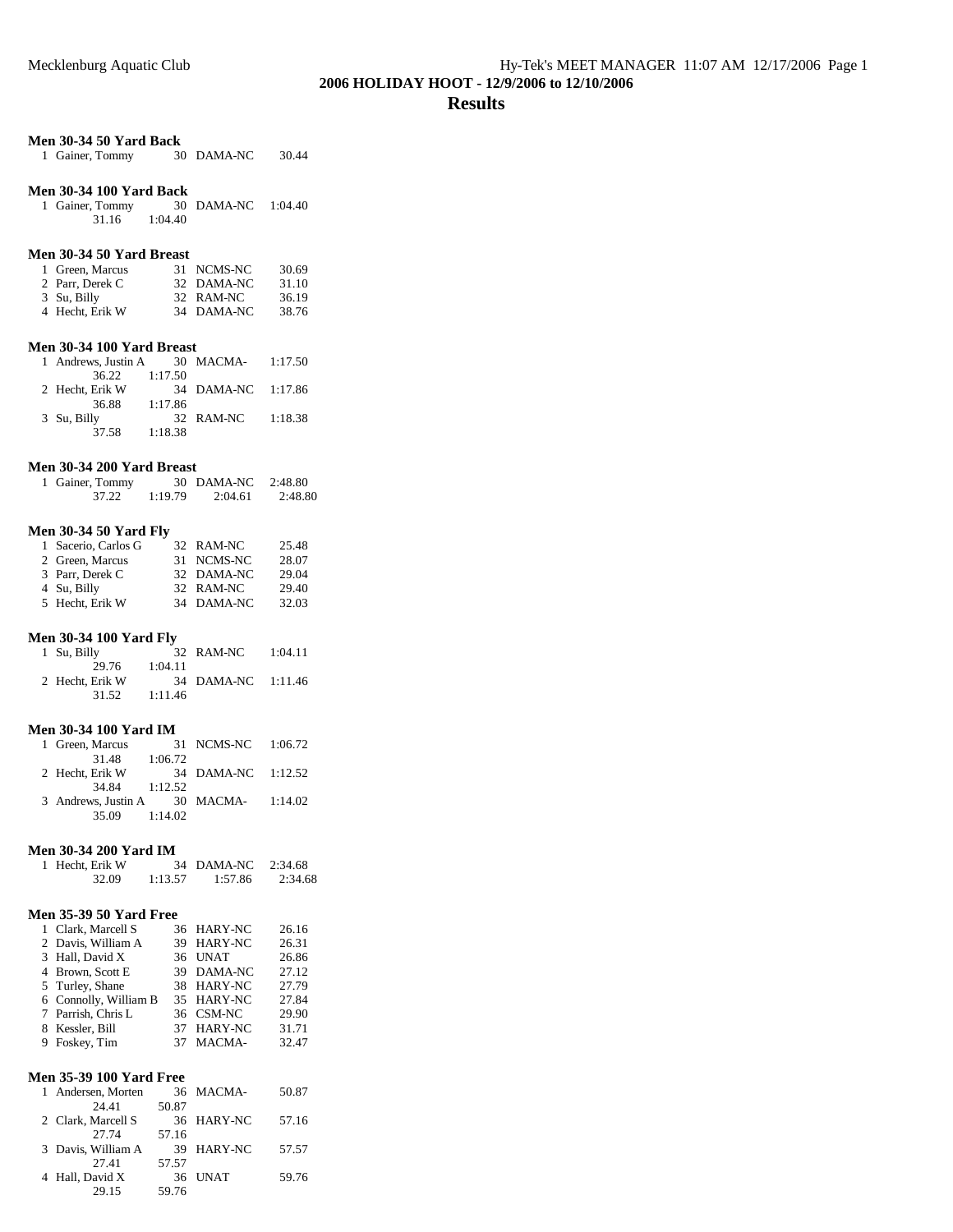### **Results**

| 5 Connolly, William B 35 HARY-NC 1:02.25 |         |                    |  |
|------------------------------------------|---------|--------------------|--|
| 29.39 1:02.25                            |         |                    |  |
| 6 Turley, Shane                          |         | 38 HARY-NC 1:03.86 |  |
| 30.39                                    | 1:03.86 |                    |  |

#### **Men 35-39 200 Yard Free**

|       |                                                                                                   |                       | 2:03.08                                                                                                                 |
|-------|---------------------------------------------------------------------------------------------------|-----------------------|-------------------------------------------------------------------------------------------------------------------------|
| 28.29 | 59.28                                                                                             |                       | 2:03.08                                                                                                                 |
|       | 36                                                                                                | <b>UNAT</b>           | 2:12.96                                                                                                                 |
| 31.68 |                                                                                                   |                       | 2:12.96                                                                                                                 |
|       |                                                                                                   |                       | 2:23.43                                                                                                                 |
| 32.28 |                                                                                                   |                       | 2:23.43                                                                                                                 |
|       |                                                                                                   |                       | 2:29.00                                                                                                                 |
| 34.72 | 1:13.14                                                                                           |                       | 2:29.00                                                                                                                 |
|       |                                                                                                   |                       | 2:30.10                                                                                                                 |
| 32.32 | 1:08.00                                                                                           | 1:46.94               | 2:30.10                                                                                                                 |
|       | 37                                                                                                | <b>HARY-NC</b>        | 2:42.43                                                                                                                 |
| 37.25 | 1:18.97                                                                                           | 2:01.83               | 2:42.43                                                                                                                 |
|       | 1 Clark, Marcell S<br>2 Hall, David X<br>4 Turley, Shane<br>5 Parrish, Chris L<br>6 Kessler, Bill | 3 Connolly, William B | 36 HARY-NC<br>1:31.19<br>$1:06.22$ $1:40.72$<br>35 HARY-NC<br>$1:08.02$ $1:45.28$<br>38 HARY-NC<br>1:52.30<br>36 CSM-NC |

#### **Men 35-39 500 Yard Free**

| 1<br>Andersen, Morten           | 36      | MACMA-         | 5:14.49 |
|---------------------------------|---------|----------------|---------|
| 28.09                           | 59.21   | 1:31.10        | 2:03.20 |
| 2:35.69                         | 3:08.12 | 3:39.41        | 4:11.15 |
| 4:43.53                         | 5:14.49 |                |         |
| 2 Davis, William A              | 39      | <b>HARY-NC</b> | 5:38.90 |
| 30.03                           | 1:02.74 | 1:36.60        | 2:10.66 |
| 2:45.03                         | 3:19.98 | 3:54.99        | 4:30.09 |
| 5:05.22                         | 5:38.90 |                |         |
| Hall, David X<br>3              | 36      | UNAT           | 6:07.93 |
| 32.91                           | 1:09.38 | 1:47.27        | 2:24.90 |
| 3:02.65                         | 3:40.26 | 4:17.20        | 4:55.28 |
| 5:32.82                         | 6:07.93 |                |         |
| Rowe, Russell<br>$\overline{4}$ | 38      | MACMA-         | 6:19.32 |
| 33.13                           | 1:09.75 | 1:47.66        | 2:26.67 |
| 3:05.69                         | 3:44.69 | 4:23.53        | 5:03.48 |
| 5:42.57                         | 6:19.32 |                |         |
| Connolly, William B<br>5.       | 35      | <b>HARY-NC</b> | 6:39.33 |
| 33.51                           | 1:11.57 | 1:50.81        | 2:31.11 |
| 3:12.27                         | 3:53.55 | 4:35.37        | 5:17.29 |
| 5:59.14                         | 6:39.33 |                |         |
| 6 Turley, Shane                 | 38      | <b>HARY-NC</b> | 6:46.88 |
| 35.77                           | 1:15.63 | 1:56.80        | 2:38.52 |
| 3:20.17                         | 4:01.69 | 4:42.66        | 5:24.79 |
| 6:06.59                         | 6:46.88 |                |         |

## **Men 35-39 1000 Yard Free**

| 1 Connolly, William B 35 HARY-NC |          |          | 14:11.06 |
|----------------------------------|----------|----------|----------|
| 37.82                            | 1:20.98  | 2:04.16  | 2:47.16  |
| 3:30.47                          | 4:14.25  | 4:57.85  | 5:41.80  |
| 6:25.81                          | 7:09.27  | 7:52.10  | 8:35.13  |
| 9:17.89                          | 10:00.69 | 10:45.01 | 11:27.36 |
| 12:09.92                         | 12:51.76 | 13:32.91 | 14:11.06 |

#### **Men 35-39 50 Yard Back**

| 1 Connolly, William B | 35 HARY-NC | 36.55 |
|-----------------------|------------|-------|
| 2 Foskey, Tim         | 37 MACMA-  | 39.66 |
| 3 Turley, Shane       | 38 HARY-NC | 39.95 |
| 4 Kessler, Bill       | 37 HARY-NC | 44.37 |

## **Men 35-39 100 Yard Back**

| 1 Turley, Shane |         | 38 HARY-NC | 1:28.31 |
|-----------------|---------|------------|---------|
| 43.82           | 1:28.31 |            |         |

#### **Men 35-39 200 Yard Back**

| --- Parrish, Chris L |         | 36 CSM-NC | DO |
|----------------------|---------|-----------|----|
| 40.83                | 1:25.77 | 2:11.83   | DO |

#### **Men 35-39 50 Yard Breast**

| 1 Brown, Scott E      | 39 DAMA-NC | 35.08 |
|-----------------------|------------|-------|
| 2 Clark, Marcell S    | 36 HARY-NC | 35.37 |
| 3 Davis, William A    | 39 HARY-NC | 35.75 |
| 4 Hall, David X       | 36 UNAT    | 35.95 |
| 5 Connolly, William B | 35 HARY-NC | 36.19 |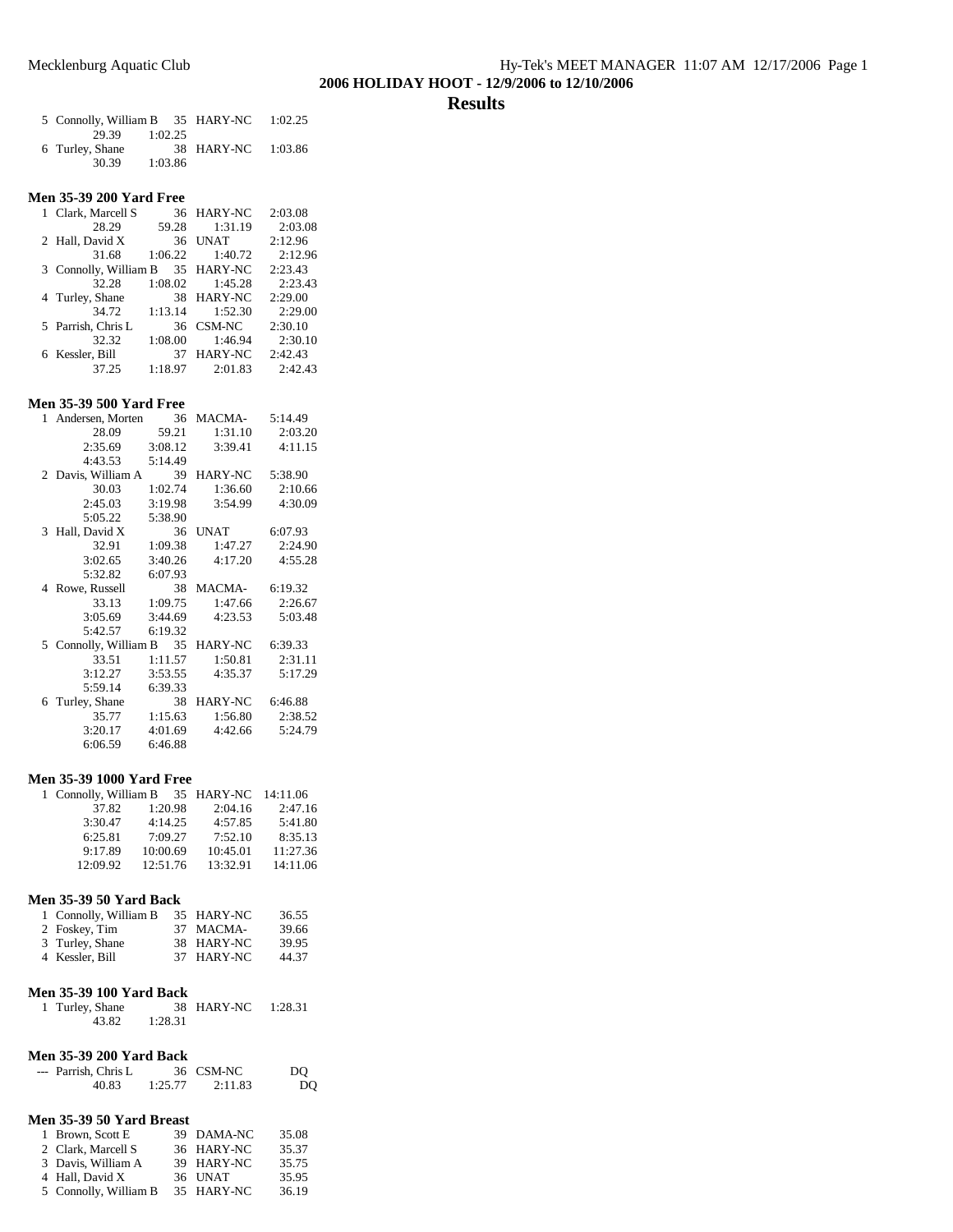## **Results**

|   | Mecklenburg Aquatic Club                                           |             |                   |                |
|---|--------------------------------------------------------------------|-------------|-------------------|----------------|
|   |                                                                    |             |                   |                |
|   | 6 Turley, Shane                                                    |             | 38 HARY-NC        | 43.54          |
|   | Men 35-39 100 Yard Breast                                          |             |                   |                |
|   | 1 Andersen, Morten                                                 | 36          | MACMA-            | 1:06.41        |
|   | 31.35<br>2 Clark, Marcell S<br>36.15                               | 1:06.41     | 36 HARY-NC        | 1:16.36        |
|   | 3 Parrish, Chris L<br>$42.47$ 1:29.78                              | 1:16.36     | 36 CSM-NC         | 1:29.78        |
|   | 4 Turley, Shane<br>44.08 1:31.34                                   |             | 38 HARY-NC        | 1:31.34        |
|   | <b>Men 35-39 50 Yard Fly</b>                                       |             |                   |                |
|   | 1 Andersen, Morten                                                 |             | 36 MACMA-         | 25.33          |
|   | 2 Hall, David X                                                    |             | 36 UNAT           | 29.57          |
|   | 3 Clark, Marcell S                                                 |             | 36 HARY-NC        | 29.97          |
|   | 4 Davis, William A                                                 |             | 39 HARY-NC        | 30.33          |
|   | 5 Brown, Scott E                                                   |             | 39 DAMA-NC        | 30.54          |
|   | 6 Connolly, William B                                              |             | 35 HARY-NC        | 35.73          |
|   | <b>Men 35-39 100 Yard Fly</b>                                      |             |                   |                |
|   | 1 Andersen, Morten                                                 |             | 36 MACMA-         | 55.02          |
|   | $25.06$ 5<br>2 Hall, David X                                       | 55.02       |                   |                |
|   |                                                                    | 36          | UNAT              | 1:06.62        |
|   | 31.51 1:06.62                                                      |             |                   |                |
|   |                                                                    |             |                   |                |
|   | <b>Men 35-39 200 Yard Fly</b>                                      |             | MACMA-            | 2:03.92        |
|   | 1 Andersen, Morten $36$<br>27.60                                   | 58.40       | 1:30.51           | 2:03.92        |
|   |                                                                    |             |                   |                |
|   | <b>Men 35-39 100 Yard IM</b>                                       |             |                   |                |
| 1 | Davis, William A 39                                                |             | HARY-NC           | 1:07.75        |
|   | 30.88                                                              | 1:07.75     |                   |                |
|   | 2 Connolly, William B 35                                           |             | HARY-NC           | 1:17.32        |
|   | 35.28 1:17.32<br>3 Parrish, Chris L 36<br>$rac{36}{27.34}$ 1:18.00 |             |                   |                |
|   |                                                                    |             | CSM-NC            | 1:18.00        |
|   | 4 Foskey, Tim                                                      | 37          | MACMA-            | 1:22.34        |
|   | 38.74 1:22.34                                                      |             |                   |                |
|   |                                                                    |             |                   |                |
|   | <b>Men 35-39 200 Yard IM</b>                                       |             |                   |                |
| 1 | Hall, David X                                                      | 36          | <b>UNAT</b>       | 2:32.77        |
|   | 32.53                                                              | 1:14.15     | 1:59.77           | 2:32.77        |
|   | Men 40-44 50 Yard Free                                             |             |                   |                |
| 1 | Perers, Peter E                                                    | 40          | <b>MACMA-</b>     | 25.51          |
| 2 | McGufficke, Graeme                                                 | 42          | YWNC-NC           | 25.56          |
|   | 3 Smith, Chris G                                                   | 41          | NCMS-NC           | 26.22          |
|   | 4 Mangrum, John                                                    | 43          | RAM-NC            | 27.41          |
| 5 | Jewett, Rusty F                                                    | 40          | <b>MACMA-</b>     | 27.46          |
|   | 6 Gilmore, John F                                                  | 43          | RAM-NC            | 29.89          |
|   | 7 Speight, David W                                                 | 43<br>44    | <b>UNAT</b>       | 30.32<br>30.41 |
| 9 | 8 Holshouser, Jay J<br>Spivey, Stowe                               | 44          | RAM-NC<br>HARY-NC | 30.50          |
|   | 10 Roerden, Jeffrey J                                              | 44          | RAM-NC            | 31.76          |
|   |                                                                    |             |                   |                |
|   | <b>Men 40-44 100 Yard Free</b>                                     |             |                   |                |
| 1 | Hilgen, Tom H                                                      | 42          | MACMA-            | 54.72          |
|   | 26.63                                                              | 54.72       |                   |                |
| 2 | McGufficke, Graeme<br>27.02                                        | 42<br>55.45 | YWNC-NC           | 55.45          |
| 3 | Perers, Peter E                                                    | 40          | MACMA-            | 57.75          |
|   | 29.02                                                              | 57.75       |                   |                |
| 4 | Jewett, Rusty F                                                    | 40          | MACMA-            | 1:01.27        |

29.13 1:01.27

30.82 1:03.95

32.24 1:07.34

34.33 1:11.33

5 Gilmore, John F 43 RAM-NC 1:03.95

6 Holshouser, Jay J  $44$  RAM-NC  $1:07.34$ 

7 Roerden, Jeffrey J 44 RAM-NC 1:11.33

8 Speight, David W 43 UNAT 1:14.84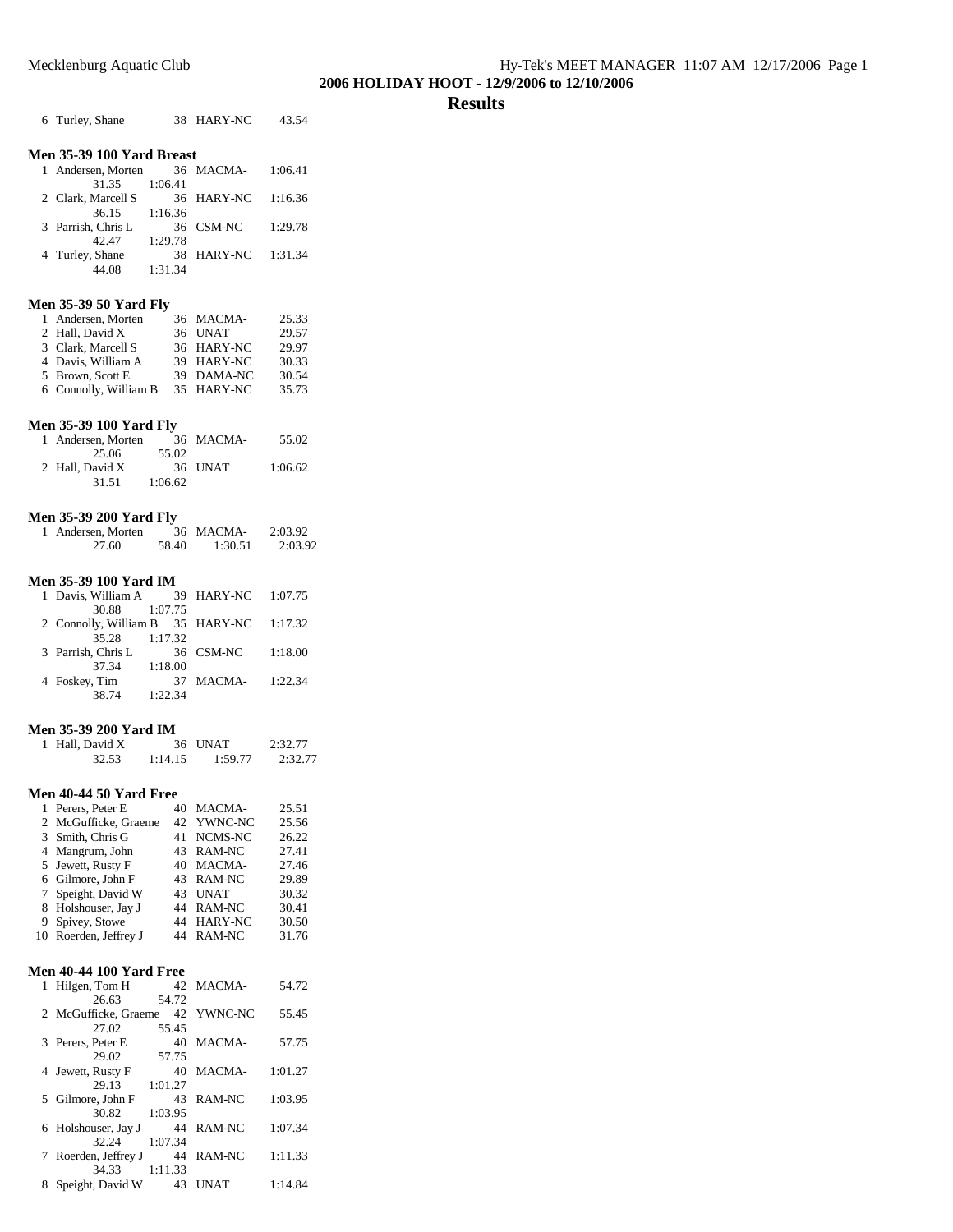## 35.20 1:14.84

## **Men 40-44 200 Yard Free**

| 1 Hilgen, Tom H      |         | 42 MACMA-           | 1:59.29 |
|----------------------|---------|---------------------|---------|
| 27.72                | 57.76   | 1:28.05             | 1:59.29 |
| 2 McGufficke, Graeme |         | 42 YWNC-NC          | 2:02.44 |
| 28.33                | 58.90   | 1:30.72             | 2:02.44 |
| 3 Perers, Peter E    |         | 40 MACMA-           | 2:13.01 |
| 31.76                | 1:07.07 | 1:40.44             | 2:13.01 |
| 4 Jewett, Rusty F    |         | 40 MACMA-           | 2:14.04 |
| 30.17                | 1:04.05 | 1:39.68             | 2:14.04 |
| 5 Smith, Chris G     |         | 41 NCMS-NC          | 2:16.91 |
| 31.06                | 1:04.54 | 1:40.70             | 2:16.91 |
| 6 Speight, David W   | 43      | <b>UNAT</b>         | 2:34.47 |
| 34.22                | 1:54.62 | 2:34.47             |         |
| 7 Roerden, Jeffrey J |         | 44 RAM-NC           | 2:37.10 |
| 36.16                |         | $1:16.14$ $1:57.40$ | 2:37.10 |

## **Men 40-44 500 Yard Free**

| 1 Jewett, Rusty F    | 40      | MACMA-  | 6:21.42 |
|----------------------|---------|---------|---------|
| 31.77                | 1:08.37 | 1:47.48 | 2:26.99 |
| 3:06.50              | 3:46.26 | 4:26.19 | 5:06.55 |
| 5:44.71              | 6:21.42 |         |         |
|                      |         |         |         |
| 2 Roerden, Jeffrey J | 44      | RAM-NC  | 7:00.83 |
| 38.25                | 1:19.29 | 2:01.29 | 2:43.39 |
| 3:26.14              | 4:09.40 | 4:52.66 | 5:36.14 |

## **Men 40-44 1000 Yard Free**

| Jewett, Rusty F<br>1 | 40       | MACMA-   | 12:57.99 |
|----------------------|----------|----------|----------|
| 32.29                | 1:09.82  | 1:48.48  | 2:28.35  |
| 3:08.33              | 3:48.83  | 4:28.89  | 5:09.55  |
| 5:49.44              | 6:29.15  | 7:08.57  | 7:48.53  |
| 8:27.59              | 9:06.92  | 9:46.79  | 10:25.68 |
| 11:03.96             | 11:42.54 | 12:21.55 | 12:57.99 |
|                      |          |          |          |
| 2 Roerden, Jeffrey J | 44       | RAM-NC   | 14:26.88 |
| 38.00                | 1:19.57  | 2:02.38  | 2:45.82  |
| 3:29.34              | 4:13.12  | 4:56.72  | 5:40.68  |
| 6:24.82              | 7:08.74  | 7:53.17  | 8:37.22  |
| 9:21.73              | 10:06.58 | 10:51.19 | 11:35.07 |
| 12:18.85             | 13:02.43 | 13:45.65 | 14:26.88 |

## **Men 40-44 50 Yard Back**

| 1 Perers, Peter E    |    | 40 MACMA-  | 32.97 |
|----------------------|----|------------|-------|
| 2 Speight, David W   | 43 | UNAT       | 35.39 |
| 3 Jewett, Rusty F    |    | 40 MACMA-  | 35.95 |
| 4 Spivey, Stowe      |    | 44 HARY-NC | 39.36 |
| 5 Roerden, Jeffrey J |    | 44 RAM-NC  | 39.53 |
| 6 Gilmore, John F    |    | 43 RAM-NC  | 39.54 |
| 7 Holshouser, Jay J  |    | 44 RAM-NC  | 40.51 |

## **Men 40-44 100 Yard Back**

| Hilgen, Tom H        |         | 42 MACMA-   | 1:01.04 |
|----------------------|---------|-------------|---------|
| 30.04                | 1:01.04 |             |         |
| 2 McGufficke, Graeme |         | 42 YWNC-NC  | 1:02.02 |
| 30.42                | 1:02.02 |             |         |
| 3 Mangrum, John      |         | 43 RAM-NC   | 1:08.58 |
| 33.78                | 1:08.58 |             |         |
| 4 Perers, Peter E    |         | 40 MACMA-   | 1:08.98 |
| 34.27                | 1:08.98 |             |         |
| 5 Speight, David W   | 43      | <b>INAT</b> | 1:19.32 |
| 39.23                | 1:19.32 |             |         |
| 6 Holshouser, Jay J  | 44      | RAM-NC      | 1:26.56 |
| 41.73                | 1:26.56 |             |         |
|                      |         |             |         |

## **Men 40-44 200 Yard Back**

| 1 Hilgen, Tom H |         | 42 MACMA- | 2:21.50 |
|-----------------|---------|-----------|---------|
| 34.55           | 1:10.91 | 1:46.98   | 2:21.50 |
| 2 Mangrum, John |         | 43 RAM-NC | 2:31.68 |
| 36.20           | 1:14.34 | 1:53.22   | 2:31.68 |

## **Men 40-44 50 Yard Breast**

| 1 Speight, David W | 43 UNAT | 34.71 |
|--------------------|---------|-------|
|--------------------|---------|-------|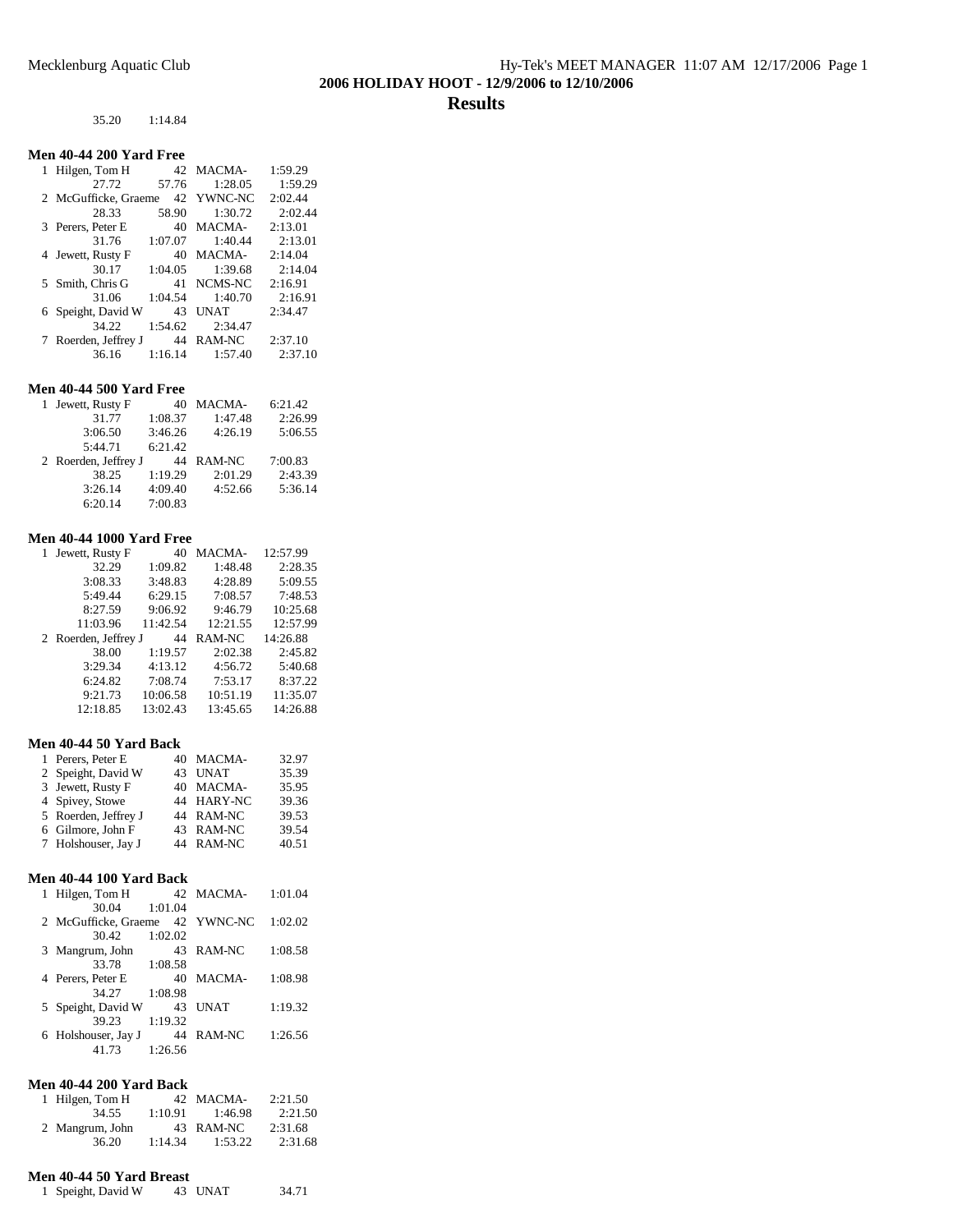## **Results**

| 2 Jewett, Rusty F    | 40 MACMA- | 35.08 |
|----------------------|-----------|-------|
| 3 Roerden, Jeffrey J | 44 RAM-NC | 36.23 |
| 4 Gilmore, John F    | 43 RAM-NC | 36.59 |
| 5 Holshouser, Jay J  | 44 RAM-NC | 37.02 |

## **Men 40-44 100 Yard Breast**

| 1 Gilmore, John F  |         | 43 RAM-NC   | 1:18.87 |
|--------------------|---------|-------------|---------|
| 37.55              | 1:18.87 |             |         |
| 2 Jewett, Rusty F  |         | 40 MACMA-   | 1:22.53 |
| 39.19              | 1:22.53 |             |         |
| 3 Speight, David W | 43      | <b>UNAT</b> | 1:28.78 |
| 41.64              | 1:28.78 |             |         |
| --- Spivey, Stowe  | 44      | HARY-NC     | DO      |
| 38.64              | DO.     |             |         |

## **Men 40-44 200 Yard Breast**

| 1 Holshouser, Jay J |         | 44 RAM-NC | 2:58.35 |
|---------------------|---------|-----------|---------|
| 39.70               | 1:25.42 | 2:12.49   | 2:58.35 |

## **Men 40-44 50 Yard Fly**

| 1 Hilgen, Tom H      | 42 MACMA-  | 27.69 |
|----------------------|------------|-------|
| 2 McGufficke, Graeme | 42 YWNC-NC | 28.67 |
| 3 Perers, Peter E    | 40 MACMA-  | 29.31 |
| 4 Mangrum, John      | 43 RAM-NC  | 30.19 |
| 5 Jewett, Rusty F    | 40 MACMA-  | 30.51 |
| 6 Speight, David W   | 43 UNAT    | 33.06 |
| 7 Roerden, Jeffrey J | 44 RAM-NC  | 36.76 |
| 8 Holshouser, Jay J  | 44 RAM-NC  | 39.97 |
|                      |            |       |

## **Men 40-44 100 Yard Fly**

| 1 Smith, Chris G |         | 41 NCMS-NC | 1:05.27 |
|------------------|---------|------------|---------|
| 28.78            | 1:05.27 |            |         |

#### **Men 40-44 200 Yard Fly**

| --- Mangrum, John |         | 43 RAM-NC | DO |
|-------------------|---------|-----------|----|
| 32.01             | 1:11.11 | DO        |    |

#### **Men 40-44 100 Yard IM**

| 1 Mangrum, John      |         | 43 RAM-NC | 1:08.74 |
|----------------------|---------|-----------|---------|
| 32.19                | 1:08.74 |           |         |
| 2 Speight, David W   | 43      | UNAT      | 1:14.24 |
| 34.52                | 1:14.24 |           |         |
| 3 Holshouser, Jay J  | 44      | RAM-NC    | 1:16.66 |
| 38.23                | 1:16.66 |           |         |
| 4 Spivey, Stowe      | 44      | HARY-NC   | 1:20.80 |
| 37.38                | 1:20.80 |           |         |
| 5 Roerden, Jeffrey J | 44      | RAM-NC    | 1:21.76 |
| 38.58                | 1:21.76 |           |         |

#### **Men 40-44 200 Yard IM**

| 1 Jewett, Rusty F       | 40      | MACMA-      | 2:32.68 |
|-------------------------|---------|-------------|---------|
| 32.68                   | 1:13.27 | 1:58.28     | 2:32.68 |
| (Men 40-44 200 Yard IM) |         |             |         |
| 2 Mangrum, John         | 43      | RAM-NC      | 2:38.90 |
| 33.24                   | 1:13.37 | 2:02.00     | 2:38.90 |
| 3 Speight, David W      | 43      | <b>UNAT</b> | 2:52.36 |
| 34.46                   | 1:20.75 | 2:12.74     | 2:52.36 |
| 4 Roerden, Jeffrey J    | 44      | RAM-NC      | 2:56.72 |
| 37.86                   | 1:24.15 | 2:14.86     | 2:56.72 |

#### **Men 40-44 400 Yard IM**

| 1 Mangrum, John |         | 43 RAM-NC | 5:17.99 |
|-----------------|---------|-----------|---------|
| 32.47           | 1:09.42 | 1:49.48   | 2:29.27 |
| 3:17.06         | 4:04.84 | 4:42.21   | 5:17.99 |

### **Men 45-49 50 Yard Free**

| 1 Johnson, Steve W    | 46 RAM-NC  | 25.44 |
|-----------------------|------------|-------|
| 2 Kennedy, Gene R     | 47 NEM-NC  | 26.81 |
| 3 Hamilton, Michael A | 48 DAMA-NC | 30.51 |
| 4 McKee, Bob          | 49 MACMA-  | 32.32 |
| 5 White, Jay K        | 46 NCMS-NC | 33.87 |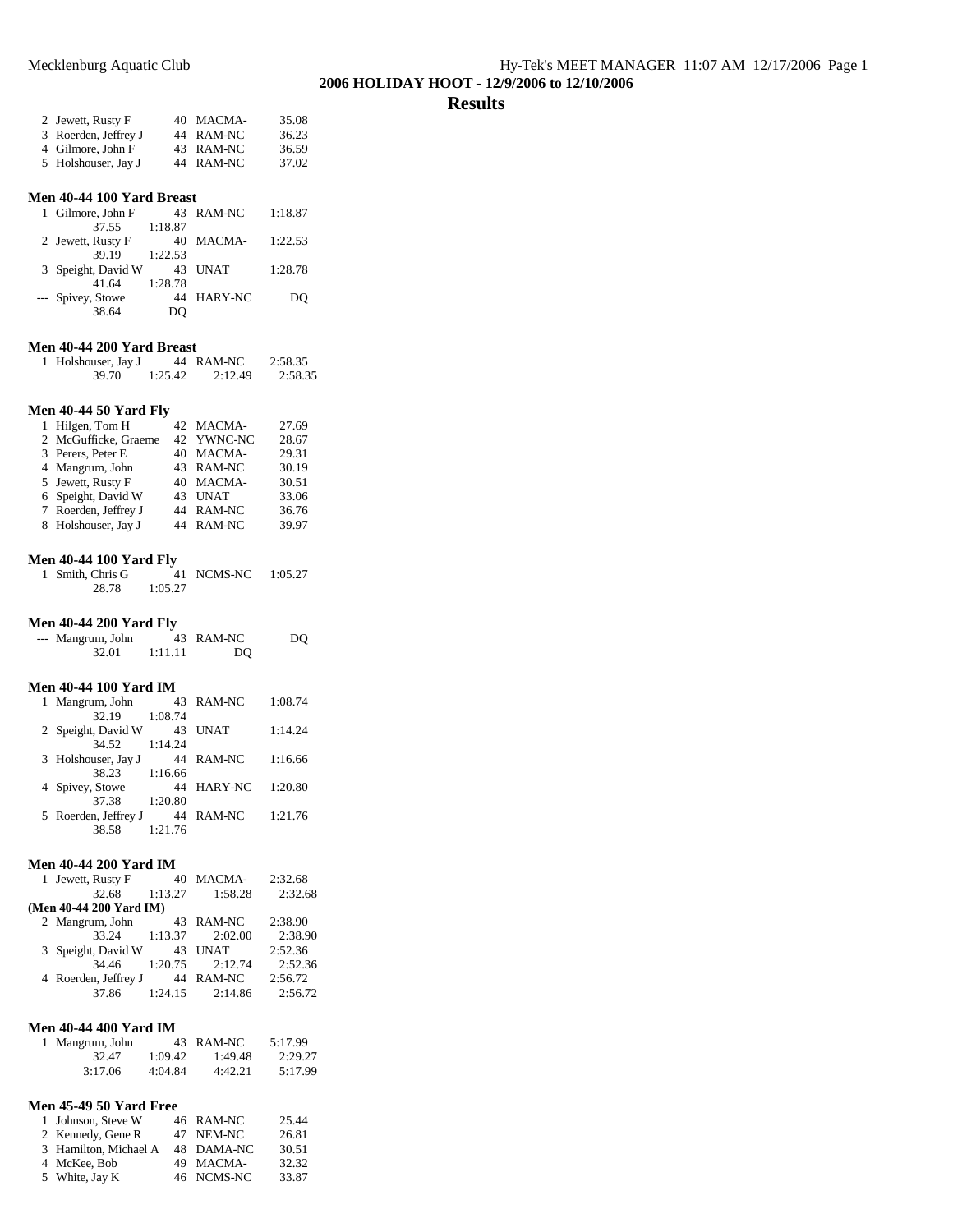## **Results**

## **Men 45-49 100 Yard Free**

| 1 Johnson, Steve W  |         | 46 RAM-NC  | 55.78   |
|---------------------|---------|------------|---------|
| 26.78               | 55.78   |            |         |
| 2 Kennedy, Gene R   | 47      | NEM-NC     | 57.94   |
| 28.00               | 57.94   |            |         |
| 3 Dickerman, Dwight |         | 45 MACMA-  | 1:01.35 |
| 4 Acheson, Scott A  |         | 48 HARY-NC | 1:14.68 |
| 36.57               | 1:14.68 |            |         |
| 5 White, Jay K      |         | 46 NCMS-NC | 1:16.01 |
| 36.10               | 1:16.01 |            |         |

## **Men 45-49 200 Yard Free**

| 1 Kennedy, Gene R                |         | 47 NEM-NC           | 2:03.95 |
|----------------------------------|---------|---------------------|---------|
| 28.94                            | 1:00.40 | 1:32.34             | 2:03.95 |
| 2 Johnson, Steve W               |         | 46 RAM-NC           | 2:04.38 |
| 28.40                            | 59.04   | 1:31.30             | 2:04.38 |
| 3 Molitor, Mark C                |         | 45 RAM-NC           | 2:05.04 |
| 29.63 1:00.91                    |         | 1:33.38             | 2:05.04 |
| 4 Hamilton, Michael A 48 DAMA-NC |         |                     | 2:24.59 |
| 33.27                            |         | $1:09.14$ $1:46.76$ | 2:24.59 |
| 5 Acheson, Scott A               | - 48    | <b>HARY-NC</b>      | 2:45.39 |
| 38.18                            | 1:19.01 | 2:01.29             | 2:45.39 |

#### **Men 45-49 500 Yard Free**

| Molitor, Mark C<br>$\mathbf{1}$ | 45       | RAM-NC  | 5:49.06  |
|---------------------------------|----------|---------|----------|
| 32.09                           | 1:06.93  | 1:42.92 | 2:18.90  |
| 2:54.85                         | 3:30.53  | 4:06.37 | 4:41.65  |
| 5:16.60                         | 5:49.06  |         |          |
| Johnson, Steve W<br>$2^{\circ}$ | 46       | RAM-NC  | 6:00.75  |
| 31.42                           | 1:05.28  | 1:40.80 | 2:17.81  |
| 2:55.18                         | 3:32.74  | 4:09.95 | 4:47.84  |
| 5:25.30                         | 6:00.75  |         |          |
| Hamilton, Michael A<br>3        | 48       | DAMA-NC | 6:32.96  |
| 35.33                           | 1:13.94  | 1:54.14 | 2:34.25  |
| 3:14.87                         | 3:55.12  | 4:35.01 | 5:15.38  |
| 5:55.18                         | 6:32.96  |         |          |
| Hoover, Chip D<br>4             | 46       | MACMA-  | 7:00.20  |
| 34.63                           |          | 1:57.21 |          |
| 7:00.13                         | 7:22.19  |         | 7:38.15  |
| 7:00.20                         |          |         |          |
| 5 McKee, Bob                    | 49       | MACMA-  | 7:30.18  |
| 39.82                           | 1:24.32  | 2:10.31 | 2:56.82  |
| 3:43.36                         | 4:29.71  | 5:16.36 | 6:01.88  |
| 6:47.67                         | 7:30.18  |         |          |
| Acheson, Scott A<br>6           | 48       | HARY-NC | 7:32.01  |
| 41.31                           | 1:23.57  | 2:07.79 | 2:53.45  |
| 3:39.57                         | 4:26.55  | 5:13.74 | 6:01.16  |
| 6:47.95                         | 7:32.01  |         |          |
| Jancula, Jeff<br>7              | 49       | MACMA-  | 12:04.68 |
| 55.68                           | 2:07.14  | 3:17.67 | 4:34.01  |
| 5:50.03                         | 7:03.55  | 8:22.59 | 9:39.71  |
| 10:53.27                        | 12:04.68 |         |          |

#### **Men 45-49 1000 Yard Free**

| 1 Hoover, Chip D   |          | 46 MACMA-      | 14:10.18 |
|--------------------|----------|----------------|----------|
| 1:16.19            | 4:49.36  |                |          |
|                    | 8:26.77  |                |          |
|                    |          | 13:31.14       | 14:10.18 |
| 2 Acheson, Scott A | 48       | <b>HARY-NC</b> | 15:32.73 |
| 40.41              | 1:22.96  | 2:07.01        | 2:52.74  |
| 3:38.84            | 4:25.12  | 5:11.46        | 5:58.25  |
| 6:46.11            | 7:34.45  | 8:22.63        | 9:10.92  |
| 9:58.47            | 10:47.14 | 11:35.20       | 12:23.12 |
| 13:11.60           | 14:00.16 | 14:48.14       | 15:32.73 |
|                    |          |                |          |

#### **Men 45-49 50 Yard Back**

| 1 Hoover, Chip D | 46 MACMA-  | 33.46 |
|------------------|------------|-------|
| 2 White, Jay K   | 46 NCMS-NC | 40.12 |
| 3 McKee, Bob     | 49 MACMA-  | 42.21 |

#### **Men 45-49 100 Yard Back**

| 1 Hoover, Chip D |         | 46 MACMA-  | 1:14.94 |
|------------------|---------|------------|---------|
| 36.76            | 1:14.94 |            |         |
| 2 White, Jay K   |         | 46 NCMS-NC | 1:27.96 |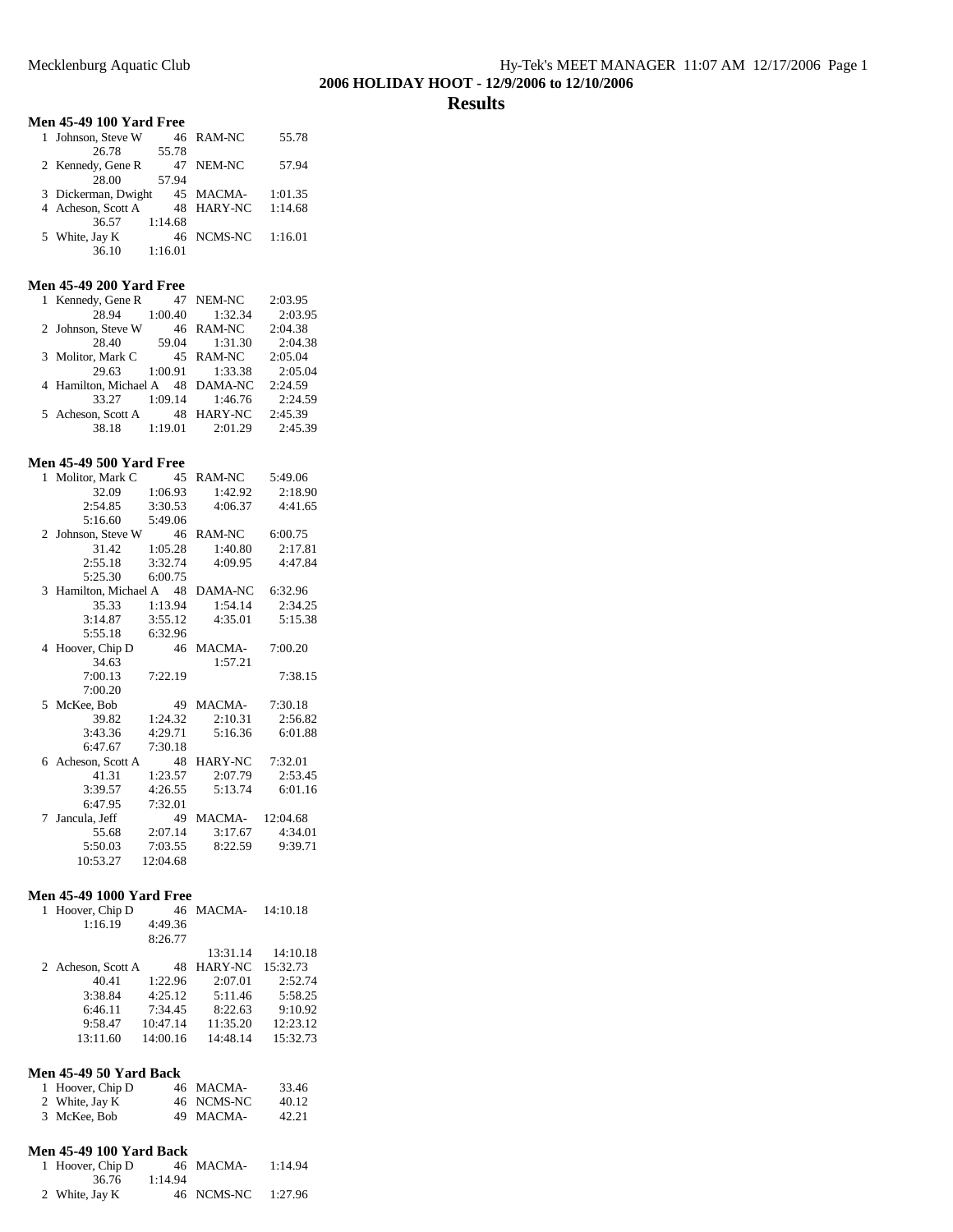#### **Men 45-49 200 Yard Back**

| 1 Molitor, Mark C |         | 45 RAM-NC | 2:25.85 |
|-------------------|---------|-----------|---------|
| 34.67             | 1:11.27 | 1:48.94   | 2:25.85 |
| 2 Hoover, Chip D  |         | 46 MACMA- | 2:43.83 |

#### **Men 45-49 50 Yard Breast**

| 1 Johnson, Steve W | 46 RAM-NC  | 35.37 |
|--------------------|------------|-------|
| 2 Acheson, Scott A | 48 HARY-NC | 35.95 |
| 3 Kennedy, Gene R  | 47 NEM-NC  | 36.59 |
| 4 Hoover, Chip D   | 46 MACMA-  | 36.68 |
| 5 White, Jay K     | 46 NCMS-NC | 43.06 |

### **Men 45-49 100 Yard Breast**

| 1 Hamilton, Michael A 48 DAMA-NC 1:21.10 |         |                    |         |
|------------------------------------------|---------|--------------------|---------|
| 38.13                                    | 1:21.10 |                    |         |
| 2 Kennedy, Gene R                        |         | 47 NEM-NC          | 1:21.84 |
| 38.55                                    | 1:21.84 |                    |         |
| 3 Hoover, Chip D                         |         | 46 MACMA- 1:25.76  |         |
| 39.83                                    | 1:25.76 |                    |         |
| 4 White, Jay K                           |         | 46 NCMS-NC 1:36.77 |         |
| 44.97                                    | 1:36.77 |                    |         |

### **Men 45-49 50 Yard Fly**

| 1 Johnson, Steve W  | 46 RAM-NC | 28.01 |
|---------------------|-----------|-------|
| 2 Dickerman, Dwight | 45 MACMA- | 30.54 |
| 3 Hoover, Chip D    | 46 MACMA- | 35.37 |

#### **Men 45-49 100 Yard Fly**

1 Johnson, Steve W 46 RAM-NC 1:03.02 28.81 1:03.02

### **Men 45-49 100 Yard IM**

| 1 Molitor, Mark C                |         | 45 RAM-NC  | 1:04.04 |
|----------------------------------|---------|------------|---------|
| 29.43                            | 1:04.04 |            |         |
| 2 Hamilton, Michael A 48 DAMA-NC |         |            | 1:13.46 |
| 34.29                            | 1:13.46 |            |         |
| 3 Hoover, Chip D                 |         | 46 MACMA-  | 1:14.57 |
| 34.63                            | 1:14.57 |            |         |
| 4 McKee, Bob                     |         | 49 MACMA-  | 1:24.53 |
| 41.61                            | 1:24.53 |            |         |
| 5 White, Jay K                   |         | 46 NCMS-NC | 1:26.59 |
| 40.62                            | 1:26.59 |            |         |

#### **Men 50-54 50 Yard Free**

| 1 Waltrmyer, Mike R | 53 CSM-NC |  | 28.23 |
|---------------------|-----------|--|-------|
|---------------------|-----------|--|-------|

## **Men 50-54 500 Yard Free**

| 1 Clem. Mike |         | 51 MACMA- | 8:07.90 |
|--------------|---------|-----------|---------|
| 38.87        | 1:24.48 | 2:13.66   | 3:04.36 |
| 3:56.03      | 4:47.31 | 5:39.03   | 6:30.67 |
| 7:22.50      | 8:07.90 |           |         |

#### **Men 50-54 50 Yard Back**

| 1 Waltrmyer, Mike R | 53 CSM-NC | 34.41 |
|---------------------|-----------|-------|
|                     |           |       |

## **Men 50-54 50 Yard Breast**

|                         | 1 Waltrmyer, Mike R | 53 CSM-NC | 36.03 |
|-------------------------|---------------------|-----------|-------|
| $M = 50.54.50 M = 3.71$ |                     |           |       |

| <b>Men 50-54 50 Yard Fly</b> |  |           |       |
|------------------------------|--|-----------|-------|
| 1 Waltrmyer, Mike R          |  | 53 CSM-NC | 31.09 |

## **Men 50-54 100 Yard IM**

| 1 Waltrmyer, Mike R |         | 53 CSM-NC | 1:13.95 |
|---------------------|---------|-----------|---------|
| 34.26               | 1:13.95 |           |         |

## **Men 55-59 50 Yard Free**

| 1 Conover, Steven M |  | 57 UNAT | 29.59 |
|---------------------|--|---------|-------|
|---------------------|--|---------|-------|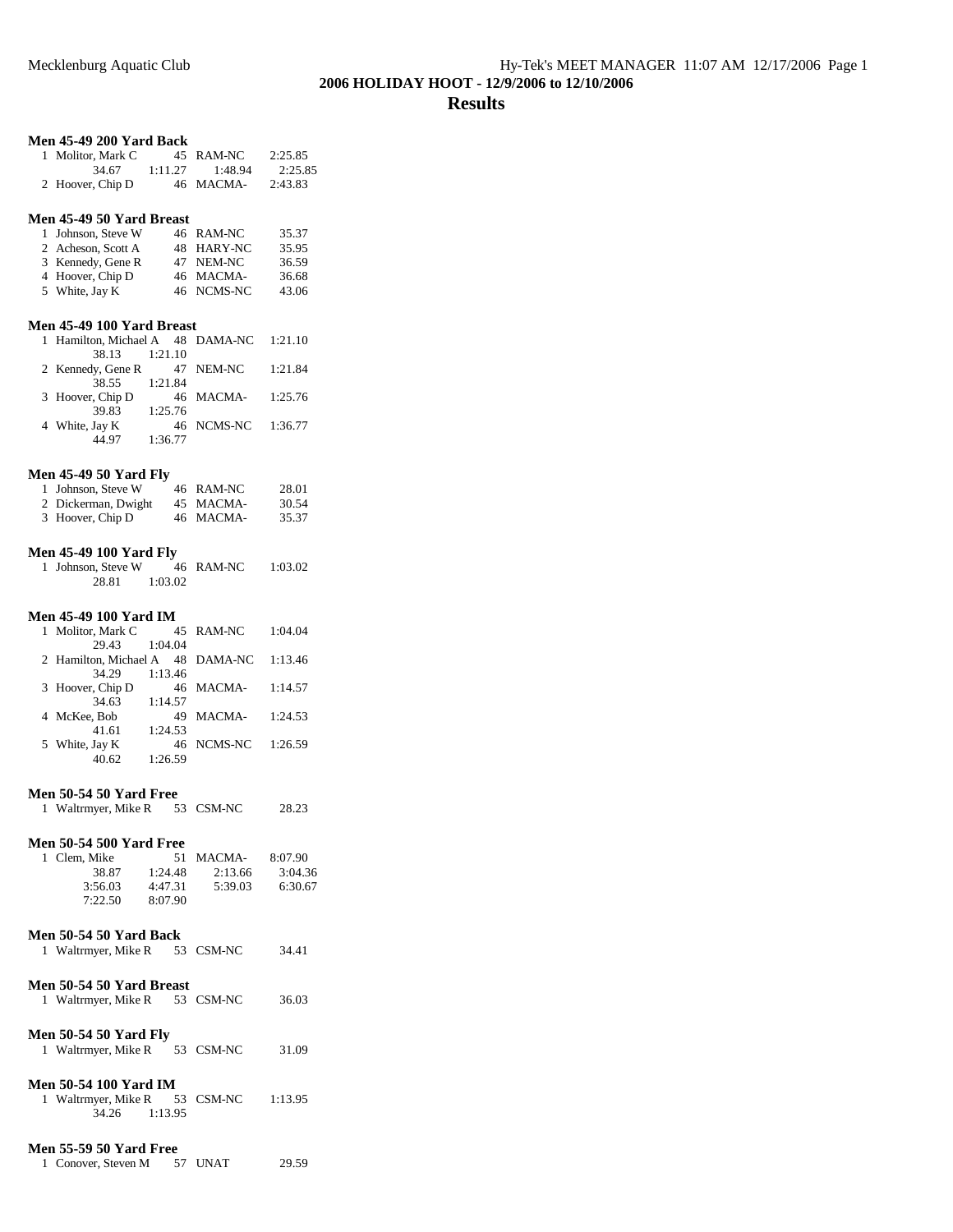### **Results**

## **Men 55-59 100 Yard Free**

| 1 Mullen, Chris             |         | 58 MACMA- | 1:03.01 |
|-----------------------------|---------|-----------|---------|
| 30.59 1:03.01               |         |           |         |
| 2 Conover, Steven M 57 UNAT |         |           | 1:08.64 |
| 32.95                       | 1:08.64 |           |         |

## **Men 55-59 200 Yard Free**

| 1 Mullen, Chris |         | 58 MACMA- | 2:19.40 |
|-----------------|---------|-----------|---------|
| 32.49           | 1:07.35 | 1:42.93   | 2:19.40 |

### **Men 55-59 500 Yard Free**

| 1 Mullen, Chris     | 58      | MACMA-      | 6:16.68 |
|---------------------|---------|-------------|---------|
| 34.79               | 1:13.34 | 1:52.65     | 2:32.99 |
| 3:13.63             | 3:54.09 | 4:34.80     | 5:16.40 |
| 5:56.11             | 6:16.68 |             |         |
|                     |         |             |         |
| 2 Conover, Steven M | 57      | <b>UNAT</b> | 7:02.51 |
| 35.27               | 1:16.24 | 1:59.52     | 2:43.05 |
| 3:26.66             | 4:10.43 | 4:54.55     | 5:38.10 |

#### **Men 55-59 1000 Yard Free**

| 1 Mullen, Chris | 58.      | MACMA-   | 13:50.92 |
|-----------------|----------|----------|----------|
| 35.36           | 1:14.47  | 1:54.78  | 2:35.66  |
| 3:16.55         | 3:58.13  | 4:39.09  | 5:20.82  |
| 6:03.24         | 6:45.43  | 7:27.69  | 8:10.31  |
| 8:52.86         | 9:35.49  | 10:18.21 | 11:00.75 |
| 11:43.61        | 12:25.99 | 13:08.29 | 13:50.92 |

### **Men 55-59 100 Yard Back**

| 1 Conover, Steven M |         | 57 UNAT | 1:36.21 |
|---------------------|---------|---------|---------|
| 46.82               | 1:36.21 |         |         |

#### **Men 55-59 200 Yard Back**

| 1 Conover, Steven M |         | 57 UNAT | 3:19.56 |
|---------------------|---------|---------|---------|
| 47.56               | 1:37.91 | 2:28.89 | 3:19.56 |

## **Men 55-59 50 Yard Fly**

| 1 Conover, Steven M | 57 UNAT | 39.14 |
|---------------------|---------|-------|
|                     |         |       |

## **Men 55-59 100 Yard Fly**

| 1 Conover, Steven M |         | 57 UNAT | 1:29.57 |
|---------------------|---------|---------|---------|
| 40.27               | 1:29.57 |         |         |

## **Men 55-59 200 Yard Fly**

| 1 Conover, Steven M |         | 57 UNAT | 2:30.79 |
|---------------------|---------|---------|---------|
| 42.50               | 1:34.60 | 2:30.79 |         |

## **Men 55-59 400 Yard IM**

| 1 Conover, Steven M |         | 57 UNAT | 7:00.63 |
|---------------------|---------|---------|---------|
| 39.48               | 1:29.37 | 2:21.87 | 3:15.64 |
| 4:25.08             | 5:35.03 | 6:17.38 | 7:00.63 |

## **Men 60-64 50 Yard Free**

| 1 Calandro, Jim J  | 60 MACMA- | 27.42 |
|--------------------|-----------|-------|
| 2 White, Bernie T  | 63 CSM-NC | 31.08 |
| 3 Fletcher, Doug E | 64 RAM-NC | 40.42 |

### **Men 60-64 100 Yard Free**

| 1 Calandro, Jim J  |         | 60 MACMA- | 1:04.42 |
|--------------------|---------|-----------|---------|
| 31.57              | 1:04.42 |           |         |
| 2 Fletcher, Doug E |         | 64 RAM-NC | 1:26.39 |
| 39.29              | 1:26.39 |           |         |

#### **Men 60-64 200 Yard Free**

| 1 White, Bernie T  |         | 63 CSM-NC | 2:41.19 |
|--------------------|---------|-----------|---------|
| 1:18.83            | 2:01.07 | 2:41.19   |         |
| 2 Fletcher, Doug E |         | 64 RAM-NC | 3:18.49 |
| 44.80              | 1:32.78 | 2:25.97   | 3:18.49 |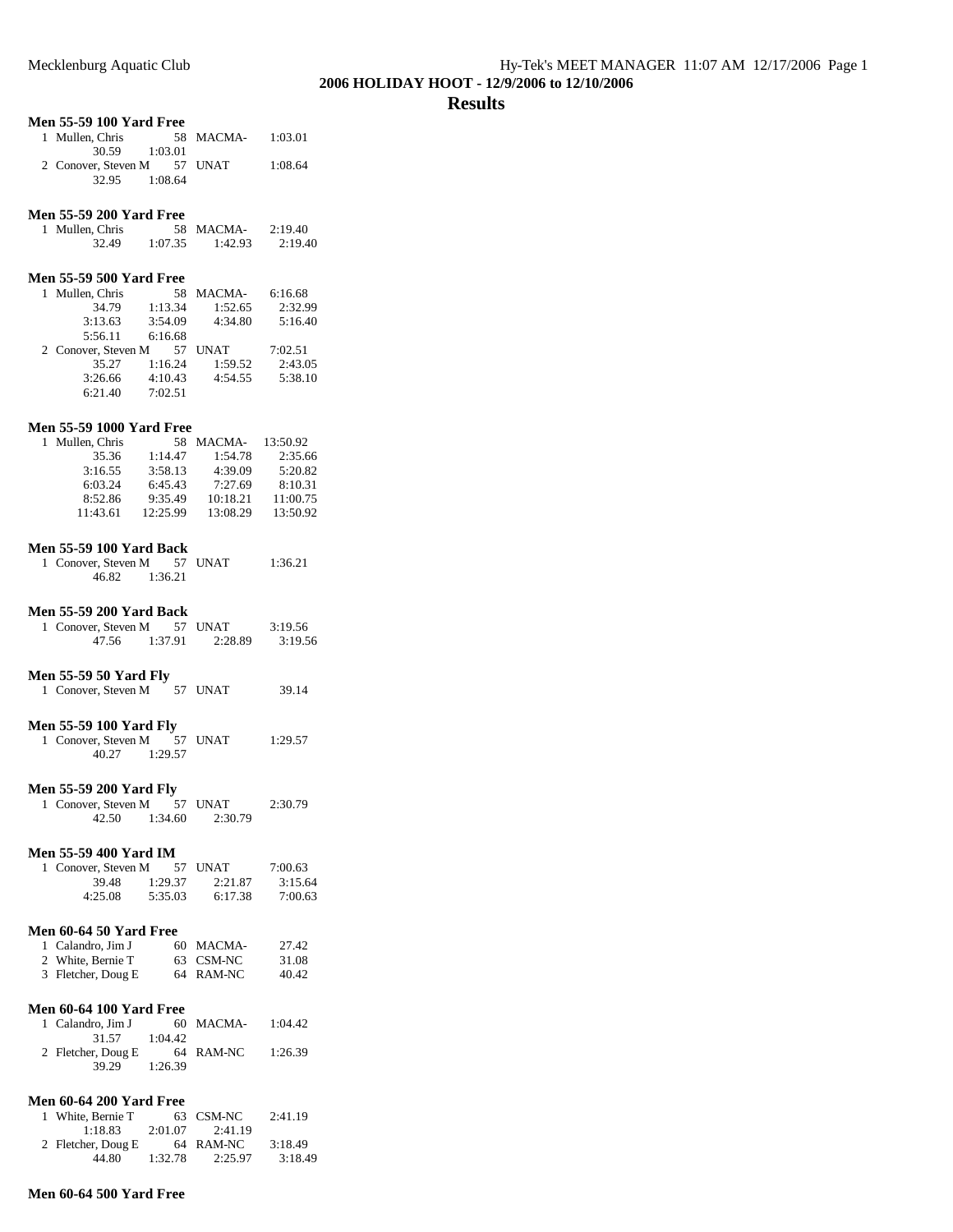## **Results**

| 1 Fletcher, Doug E |         | 64 RAM-NC | 8:35.30 |
|--------------------|---------|-----------|---------|
| 43.76              | 1:32.53 | 2:23.19   | 3:14.54 |
| 4:06.71            | 4:59.95 | 5:53.49   | 6:47.41 |
| 7:41.54            | 8:35.30 |           |         |

#### **Men 60-64 1000 Yard Free**

| 1 Fletcher, Doug E | 64       | RAM-NC   | 17:17.44 |
|--------------------|----------|----------|----------|
| 42.74              | 1:32.34  | 2:21.55  | 3:13.28  |
| 4:07.04            | 4:59.07  | 5:52.44  | 6:44.58  |
| 7:37.67            | 8:29.82  | 9:22.89  | 10:15.94 |
| 11:09.36           | 12:02.59 | 12:56.40 | 13:49.05 |
| 14:42.57           | 15:36.85 | 16:27.43 | 17:17.44 |

## **Men 60-64 50 Yard Back**

| 1 White, Bernie T | 63 CSM-NC | 39.64 |
|-------------------|-----------|-------|
|                   |           |       |

### **Men 60-64 50 Yard Breast**

1 Fletcher, Doug E 64 RAM-NC 43.52

#### **Men 60-64 100 Yard Breast**

| 1 Poiletman, Robert M 63 COLM-NC 1:14.60 |         |           |         |
|------------------------------------------|---------|-----------|---------|
| $35.21 \qquad 1:14.60$                   |         |           |         |
| 2 Fletcher, Doug E                       |         | 64 RAM-NC | 1:34.77 |
| 44.02                                    | 1:34.77 |           |         |

#### **Men 60-64 200 Yard Breast**

| 1 Poiletman, Robert M 63 COLM-NC |         |           | 2:51.23 |
|----------------------------------|---------|-----------|---------|
| 37.56                            | 1:21.04 | 2:06.93   | 2:51.23 |
| 2 Fletcher, Doug E               |         | 64 RAM-NC | 3:35.99 |
| 45.47                            | 1:38.05 | 2:38.45   | 3:35.99 |

#### **Men 60-64 50 Yard Fly**

| 1 Calandro, Jim J | 60 MACMA- | 34.04 |
|-------------------|-----------|-------|
|-------------------|-----------|-------|

#### **Men 60-64 100 Yard Fly**

1 Poiletman, Robert M 63 COLM-NC 1:02.31 29.56 1:02.31

#### **Men 60-64 200 Yard Fly**

| 1 Poiletman, Robert M |         | 63 COLM-NC | 2:24.89 |
|-----------------------|---------|------------|---------|
| 32.30                 | 1:08.42 | 1:48.30    | 2:24.89 |

#### **Men 60-64 100 Yard IM**

| 1 Fletcher, Doug E |         | 64 RAM-NC | 1:34.55 |
|--------------------|---------|-----------|---------|
| 47.03              | 1:34.55 |           |         |

#### **Men 65-69 100 Yard Free**

1 Barnes, Mikal L 67 AWMS-NC 1:19.98 37.66 1:19.98

### **Men 65-69 200 Yard Free**

| 1 Barnes, Mikal L |         | 67 AWMS-NC | 3:09.09 |
|-------------------|---------|------------|---------|
| 39.93             | 1:27.48 | 2:18.41    | 3:09.09 |

#### **Men 65-69 500 Yard Free**

| 1 Barnes, Mikal L |         | 67 AWMS-NC | 8:53.26 |
|-------------------|---------|------------|---------|
| 47.09             | 1:40.65 | 2:35.67    | 3:30.37 |
| 4:26.12           | 5:21.15 | 6:16.07    | 7:10.00 |
| 8:04.02           | 8:53.26 |            |         |

#### **Men 65-69 1000 Yard Free**

| 1 Barnes, Mikal L | 67       | AWMS-NC 18:23.74 |          |
|-------------------|----------|------------------|----------|
| 46.26             | 1:40.38  | 2:35.62          | 3:31.81  |
| 4:27.83           | 5:23.58  | 6:19.93          | 7:15.85  |
| 8:12.28           | 9:07.27  | 10:03.25         | 10:58.93 |
| 11:55.74          | 12:51.59 | 13:47.33         | 14:44.24 |
| 15:40.36          | 16:35.53 | 17:31.11         | 18:23.74 |

#### **Men 65-69 50 Yard Back**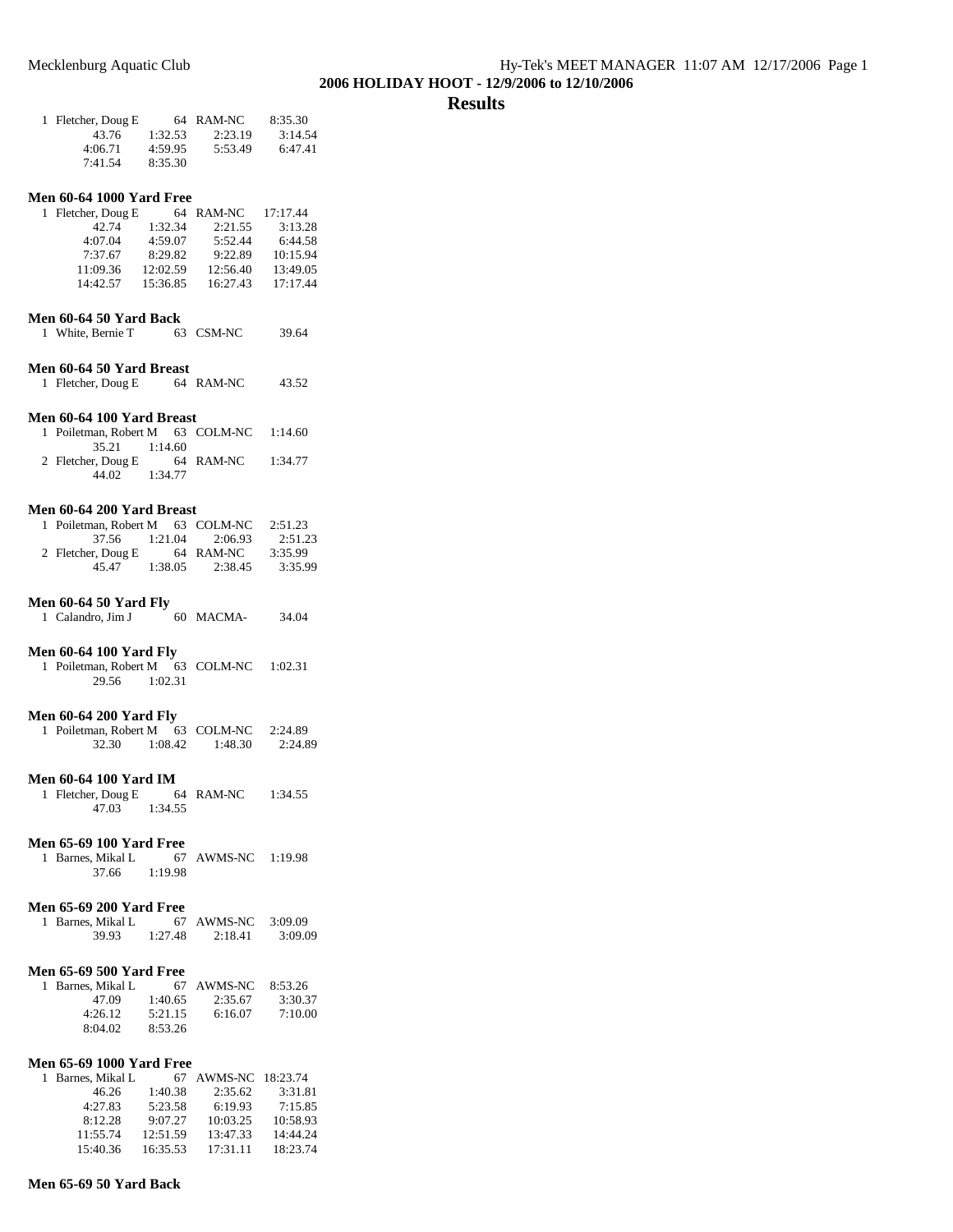#### **Results**

1 Morvay, Rudolph C 68 CSM-NC 46.31

#### **Men 65-69 100 Yard Back**

1 Morvay, Rudolph C 68 CSM-NC 1:45.33 48.72 1:45.33

## **Men 65-69 100 Yard Breast**

1 Morvay, Rudolph C 68 CSM-NC 1:42.28 47.58 1:42.28

#### **Men 65-69 200 Yard Breast**

| 1 Morvay, Rudolph C |         | 68 CSM-NC | 3:44.65 |
|---------------------|---------|-----------|---------|
| 48.95               | 1:44.49 | 2:44.30   | 3:44.65 |

### **Men 70-74 50 Yard Free**

| 1 Depaul, Donald L | 73 HARY-NC | 53.86 |
|--------------------|------------|-------|
|                    |            |       |

## **Men 70-74 100 Yard Free**

| 1 Ruppenthal, Fred W |         | 74 HARY-NC | 1:22.04 |
|----------------------|---------|------------|---------|
| 40.23                | 1:22.04 |            |         |

#### **Men 70-74 200 Yard Free**

| 1 Ruppenthal, Fred W |         | 74 HARY-NC | 3:04.13 |
|----------------------|---------|------------|---------|
| 41.82                | 1:27.42 | 2:16.03    | 3:04.13 |
| 2 Depaul, Donald L   |         | 73 HARY-NC | 4:40.96 |
| 1:02.75              | 2:15.86 | 3:30.84    | 4:40.96 |

#### **Men 70-74 500 Yard Free**

| 1 Ruppenthal, Fred W 74 HARY-NC |         |                     | 8:41.51  |
|---------------------------------|---------|---------------------|----------|
| 50.64                           | 1:39.83 | 2:31.99             | 3:24.32  |
| 4:17.20                         | 5:09.88 | 6:02.99             | 6:57.07  |
| 7:49.79                         | 8:41.51 |                     |          |
|                                 |         |                     |          |
| 2 Depaul, Donald L              |         | 73 HARY-NC 12:27.17 |          |
| 1:06.89                         | 2:20.49 | 3:36.89             |          |
| 6:11.69                         | 8:44.10 | 9:59.38             | 11:12.74 |

## **Men 70-74 50 Yard Back**

| 1 Depaul, Donald L |  | 73 HARY-NC | 1:24.78 |
|--------------------|--|------------|---------|
|--------------------|--|------------|---------|

#### **Men 70-74 100 Yard IM**

| 1 Depaul, Donald L |         | 73 HARY-NC | 3:01.39 |
|--------------------|---------|------------|---------|
| 1:22.00            | 3:01.39 |            |         |

#### **Mixed 18+ 200 Yard Free Relay**

| 1 | RAM-NC                         |         | A                     | 1:40.67             |
|---|--------------------------------|---------|-----------------------|---------------------|
|   | Sacerio, Carlos G M32          |         | Johnson, Steve W M46  |                     |
|   | Bonney, Erin R W23             |         | Braun, Erika L W34    |                     |
|   | 23.84                          | 49.12   | 1:15.72               | 1:40.67             |
|   | (Mixed 18+200 Yard Free Relay) |         |                       |                     |
|   | 2 RAM-NC                       |         | B                     | 1:54.06             |
|   | Mangrum, John M43              |         | Gilmore, John F M43   |                     |
|   | Lewis, Jennifer C W26          |         | Inscore, Staci W34    |                     |
|   | 29.87                          | 59.37   |                       | $1:26.89$ $1:54.06$ |
|   | 3 DAMA-NC                      |         | A                     | 1:57.94             |
|   | Krasnozon, Amie W25            |         | Hecht, Erik W M34     |                     |
|   | Newton, Danielle W28           |         | Brown, Scott E M39    |                     |
|   | 32.40                          | 1:00.12 | 1:31.00               | 1:57.94             |
|   | 4 HARY-NC                      |         | A                     | 2:01.11             |
|   | Davis, William A M39           |         | Lukas-Cox, Karin W37  |                     |
|   | Smith, Alison J W52            |         | Clark, Marcell S M36  |                     |
|   | 26.39                          | 1:04.48 |                       | $1:35.12$ $2:01.11$ |
|   | 5 RAM-NC                       |         | C                     | 2:04.83             |
|   | Haberman, Brandon M2           |         | Massengale, Susan W53 |                     |
|   | Hawley, Kate G W26             |         | Holshouser, Jay J M44 |                     |
|   | 25.67                          | 57.82   |                       | $1:33.52$ $2:04.83$ |

#### **Mixed 18+ 200 Yard Medley Relay**

| 1 MACMA-NC             | А | 1:58.76              |
|------------------------|---|----------------------|
| Schwartz, Michelle L W |   | Andersen, Morten M36 |
| Hilgen, Tom H M42      |   | Woodard, Alis R W46  |